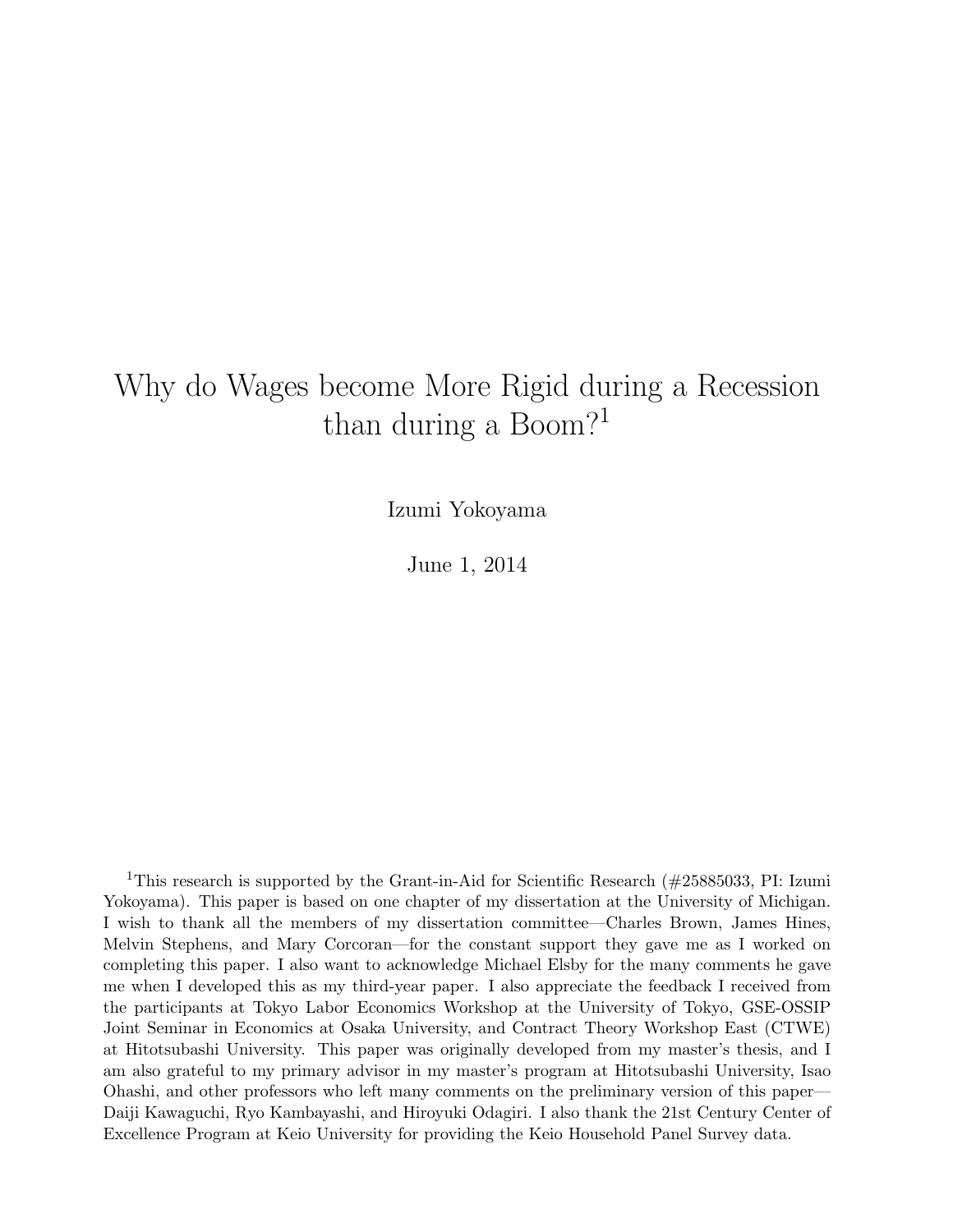#### Abstract

This paper provides a theoretical and empirical analysis of the effect of performance-based layoffs on wage rigidity in the context of performance pay. In the model, it becomes optimal for firms to raise future regular pay to maintain workers' current efforts, which results in the downwardly rigid regular pay of experienced employees under the threat of performancebased layoffs. Together with the finding that layoffs are more likely to occur during recessions, this result has an implication on the downward rigidity of regular pay during recessions. Furthermore, it becomes optimal for firms to base wages less on workers' performance during recessions due to the lower value of productivity. As a result, wages during recessions also become "rigid" (inflexible) with respect to performance. The results from a Japanese panel dataset supported these theoretical implications.

JEL Classification: J30, J33, J63 Keywords: Wage Rigidity; Performance Pay; Performance-based Layoffs

Izumi Yokoyama Faculty of Economics Hitotsubashi University 2-1 Naka, Kunitachi Tokyo 186-8601, Japan izumi.yokoyama@r.hit-u.ac.jp Tel: +81-42-580-8598 Fax: +81-42-580-8598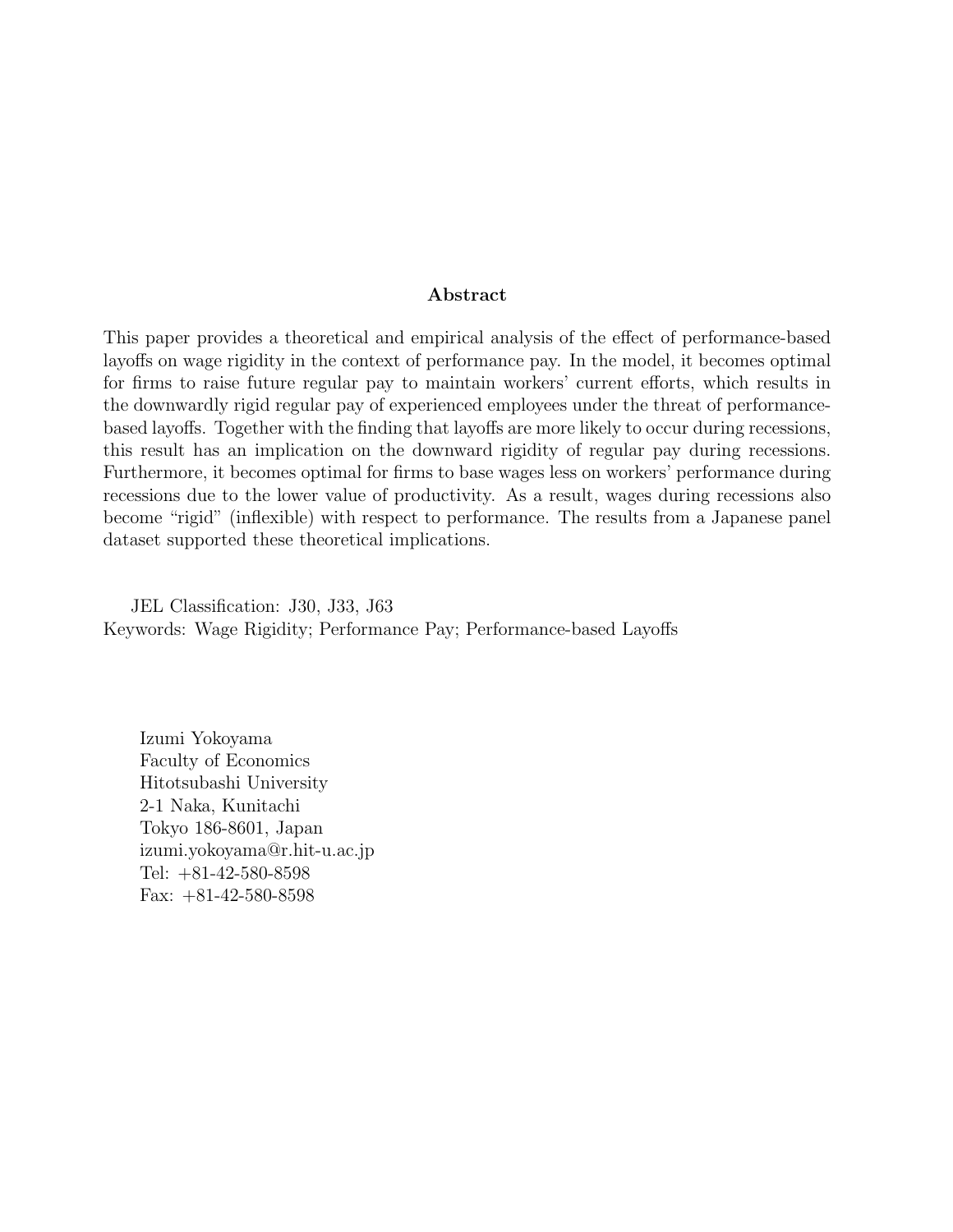# 1 Introduction

When unemployed workers are available, why do firms not cut wages until the excess supply is eliminated, as is expected in the ideal market scenario depicted by conventional theory? This question has puzzled many economists, and a number of studies have attempted to solve the dilemma. Noteworthy among these are the efforts of Bewley (1999), who conducted commendable field research and provided us with a clue to the answer. In his research, Bewley (1999) found that no existing theories on wage rigidity correctly explained his findings in the "real" U.S. labor market, which implies the need for a new theoretical model.

One of the reasons why research on wage rigidity during a recession is important is that wages during a recession could help reduce high unemployment. Theoretically, firms could hire more people by paying lower wages to existing workers, and if wages do not fall during a recession, this may prevent new workers from being hired. Thus, if there is a particular reason why wages do not fall during a recession, it would be worthwhile understanding the possible sources of such wage rigidity.

In this study, I explore the mechanism in which nominal wages become downwardly rigid during a recession (but not during a boom) by showing that firms have a reason to resist cutting nominal pay during a recession. To do so, I construct a new model incorporating the findings of Bewley (1999) on the difference in layoff criteria between the non-unionized and unionized workers. According to Bewley (1999), 28% (86%) of non-union (unionized) workers are laid off based on inverse seniority, while 57% (7%) of non-union (unionized) workers are laid off based on performance.<sup>1</sup> To capture these widely observed practices, I adopt a model in which firms decide how much weight they put on performance (or seniority) as a layoff criterion, rather than using the "minimum effort standard."<sup>2</sup> In this way, it becomes possible

<sup>1</sup>The remaining category is "both performance and inverse seniority," which accounts for 7% of unionized workers and 13% of non-union workers.

 ${}^{2}$ In most economic models, firms lay off their workers either randomly or based on seniority. For example, Baily (1977) and Macleod et al. (1994) present models in which firms lay off workers randomly, while Grossman (1983) and Reagan (1992) assume seniority-based layoffs. Nosal (1990), Strand (1991), and Strand (1992) consider both types of layoffs. Laing (1994) and Gibbons and Katz (1991) propose signaling models, in which firms may choose to lay off workers according to observed ability. Ioannides and Pissarides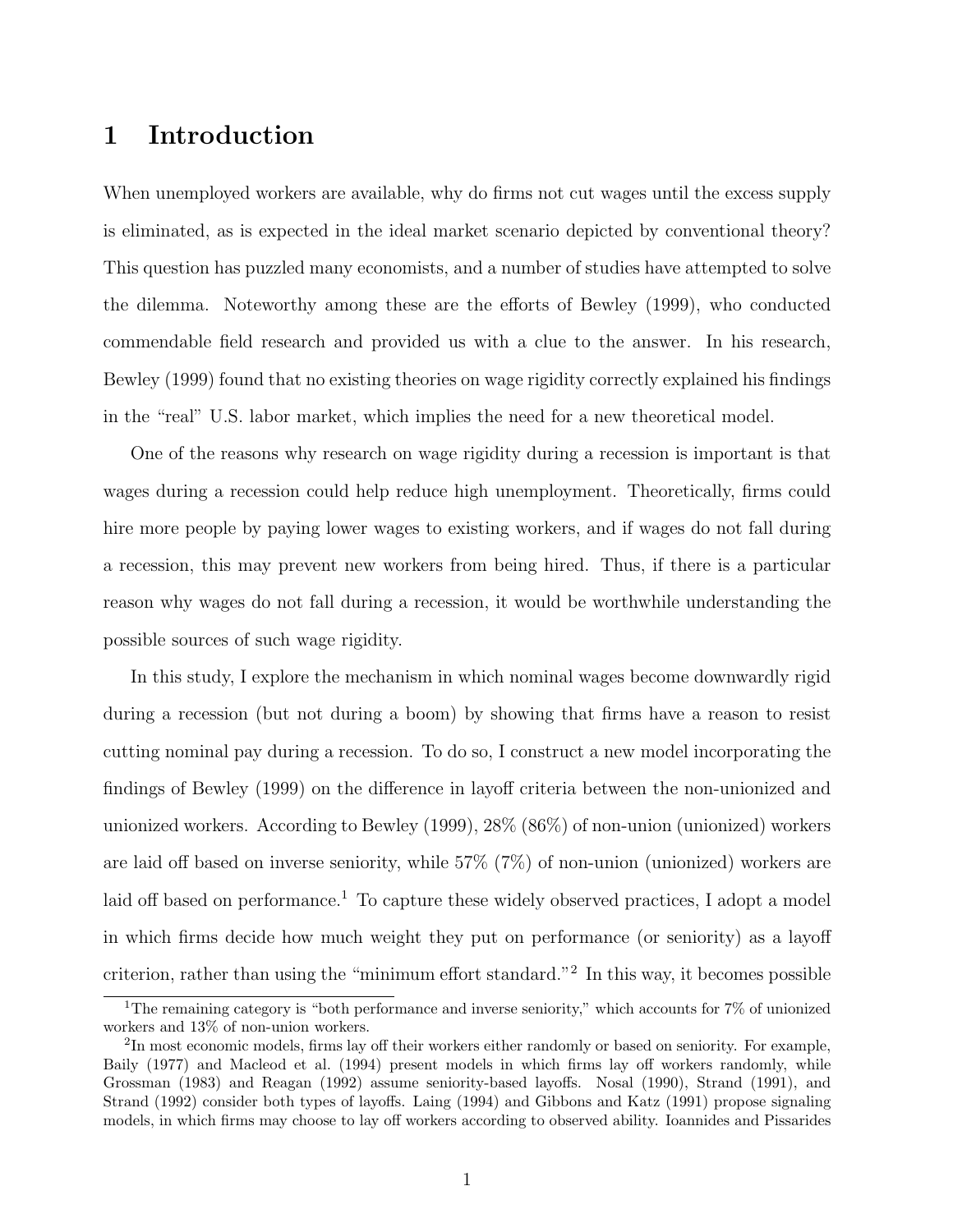to allow the layoff criteria to differ between unionized workers and non-union workers, and in my model, layoffs can occur only during a recession in equilibrium. Consequently, unlike the typical efficiency wage (such as in Shapiro and Stiglitz (1984) and Sparks (1986)), in which an equilibrium with no dismissals is derived, I am able to answer the following question: Why do wages not fall during recessions in which firms lay off many workers, thereby creating high unemployment?<sup>3</sup>

In addition, recently, performance-based pay has been employed in many countries. For example, Lemieux et al. (2009) show that, in the U.S., the proportion of performance-paid jobs is increasing. Moreover, the "pay-for-performance" system has become widespread in many countries since the 1990s. This is particularly so in Japan, where most employees traditionally receive a substantial portion of their pay in the form of bonuses. In Japan, the amount paid as a bonus generally fluctuates, depending on the firm's and the worker's performance. Thus, particularly for countries such as Japan, it is important to assume performance-based pay rather than fixed wages. Given this scenario, the model presented in this study divides a worker's total compensation into two components: a fixed component (regular pay) and a performance-based pay component (bonus). This division makes it possible to determine how each component contributes to wage rigidity during a recession.

Third, according to Bewley (1999), the key reason for a firm's reluctance in cutting wages is the belief that nominal wage cuts damage worker morale. This finding implies that while modeling nominal downward wage rigidity, it might be better to allow wages to positively affect workers' performance. The model presented in this study allows interactions between wages and workers' efforts both over periods and within periods. Since a fixed component

<sup>(1983)</sup> present a model in which a firm decides to lay off a worker based on the information about an external offer to the worker.

<sup>&</sup>lt;sup>3</sup>In Shapiro and Stiglitz (1984), the dismissal rule is given exogenously, and workers caught shirking are fired, regardless of market conditions. Sparks (1986) further developed the rule of Shapiro and Stiglitz (1984) by making both workers' levels of effort and the criterion for dismissal endogenous. In Sparks' model, it is assumed that workers who provide effort equal to or above the minimum standard are never dismissed, and a firm offers workers a labor contract that specifies both their wage and the required minimum effort standard. In equilibrium, workers' efforts are set equal to the minimum effort standard. This yields no dismissals, regardless of market conditions, as Shapiro and Stiglitz (1984) demonstrated.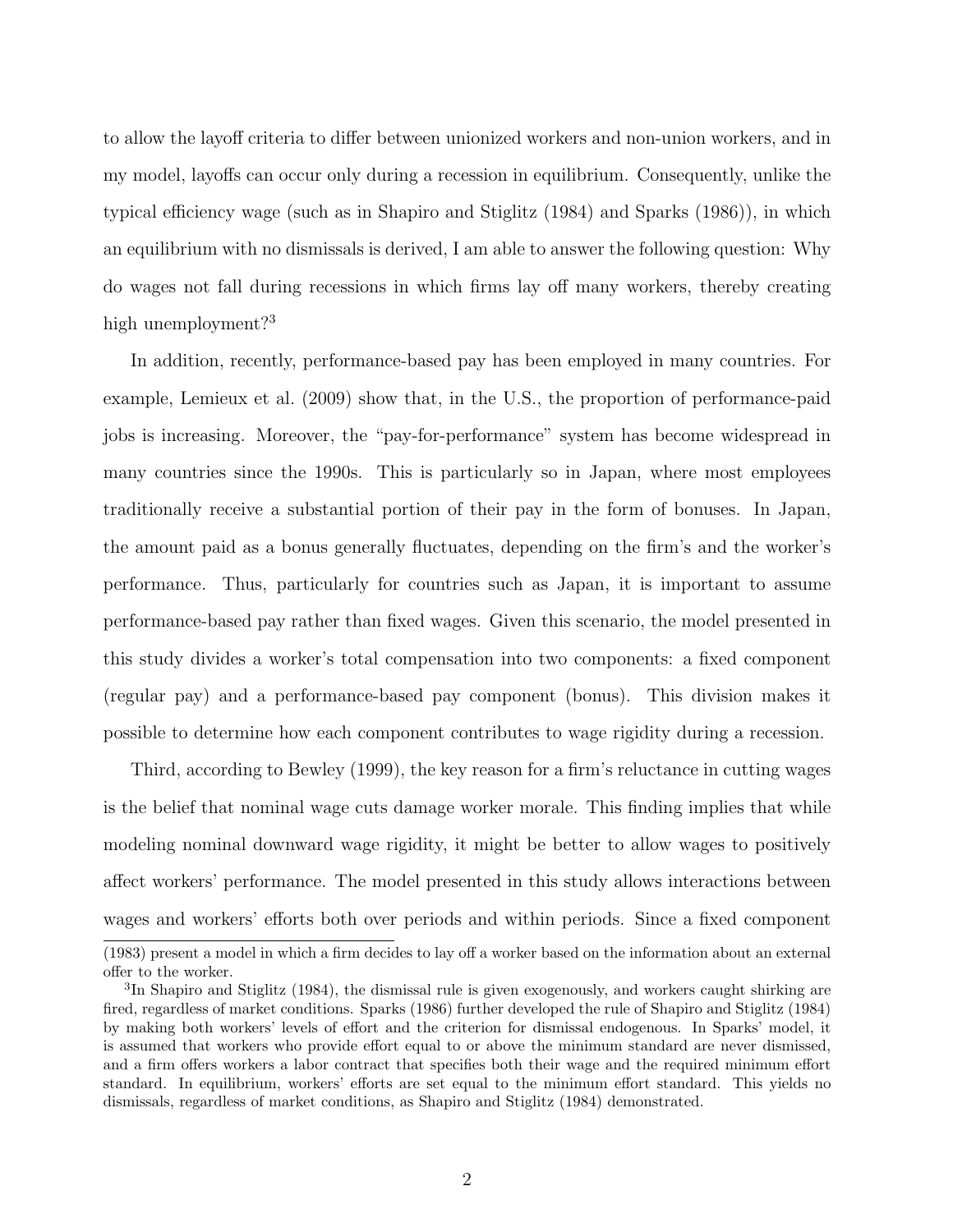and a performance-based pay component play different roles in inducing high levels of efforts in a multiple-period model setting, in this paper, the difference in the manner in which the two components contribute to wage rigidity is explained.

The main results obtained from the theoretical model are as follows: (a) performancebased layoffs are more likely to occur when the layoff costs and the output price are low; (b) experienced employees' regular pay is likely to be downwardly rigid during periods in which performance-based layoffs occur; and (c) bonuses move proportionally to the output price. Together with result (a), result (b) implies the downward rigidity of regular pay during a recession: wages scheduled to be paid during a recession will affect new employees' levels of effort because, given the possibility of being laid off, new employees will only receive wages in the second period if they work hard in the first period and avoid being laid off. This gives the firm an incentive to raise workers' future regular pay to maintain their current level of effort, which results in downwardly rigid regular pay during a recession. In contrast, experienced employees' wages during periods in which the output price is high enough for performance-based layoffs to not occur, do not affect new employees' efforts. This is because new employees will necessarily receive their wages without being laid off in the next period, regardless of their current levels of effort. Given these facts, firms set a higher lower-bound for regular pay paid to experienced employees during periods in which the output price is low enough for layoffs to occur, creating downward wage rigidity during a recession.

The rationale behind result (c) is as follows. During a recession, the lower value of productivity discourages firms from maintaining workers' current incentives at a high level, which results in lower bonuses during a recession. As a result, wages during recessions also become "rigid" (inflexible) with respect to performance.

To test the theoretical implications obtained from my model, I conduct an empirical analysis using Japanese panel data from the Keio Household Panel Survey (KHPS), 2004– 2007. There are two steps in the evaluation of the theoretical model. The first step is a layoff regression, employed to confirm that performance-based layoffs are more likely to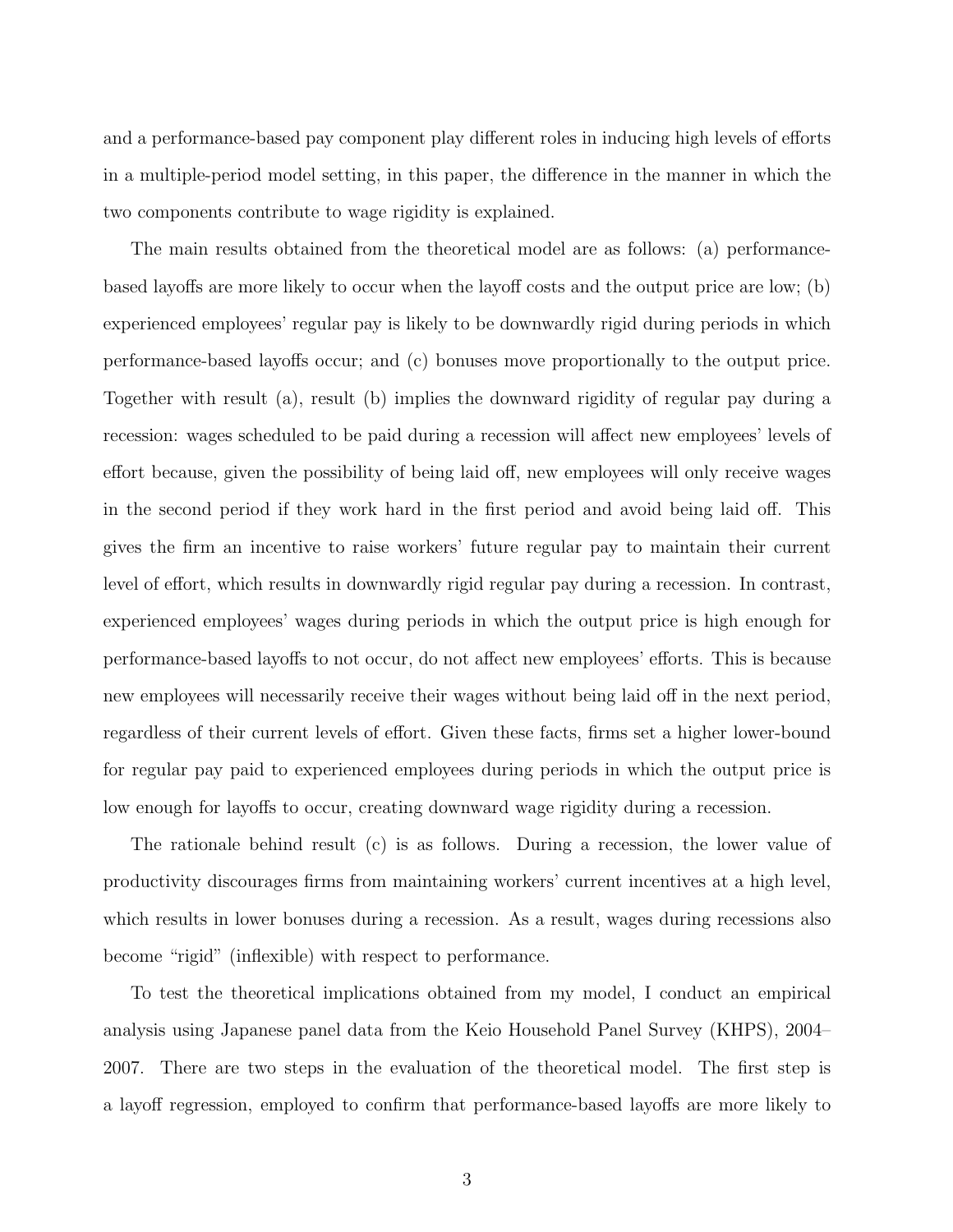occur during a recession when the output price is low and for non-union workers whose performance-based layoff costs are relatively low. The second step is a wage regression. This step shows that regular pay becomes downwardly rigid when performance-based layoffs are likely to occur (i.e., for non-union workers during a recession), and that bonuses only move proportionally to the output price.

# 2 Basic Model

### 2.1 Model Structure

#### Worker Types

It is assumed that there are only two types of workers in each firm: new employees and experienced employees. Workers who have been recently recruited by a firm are categorized as new employees, and workers who have continued with the same employer are categorized as experienced. Here, for simplicity, I further assume that workers have a two-period time horizon. In the first period, they join a firm as a new employee. In the second period, they either remain with the same employer as an experienced employee or are laid off at the beginning of the second period.<sup>4</sup>

#### Output Price

It is assumed that firms are price-takers and that the output price is drawn randomly from a distribution,  $G(p)$ , with density function  $G(p) > 0$  for  $p \in [p^-, p^+]$ . Thus, the output price is assumed to be *i.i.d.*, and thus a higher value of  $p_t$  does not lead the firm (or others) to expect a higher value of  $p_{t+1}$ .

<sup>&</sup>lt;sup>4</sup>In this model, it is assumed that workers recently employed by a firm are not laid off. The firm thus controls the entire labor force by adjusting the number of new employees and the number of experienced employees who are laid off.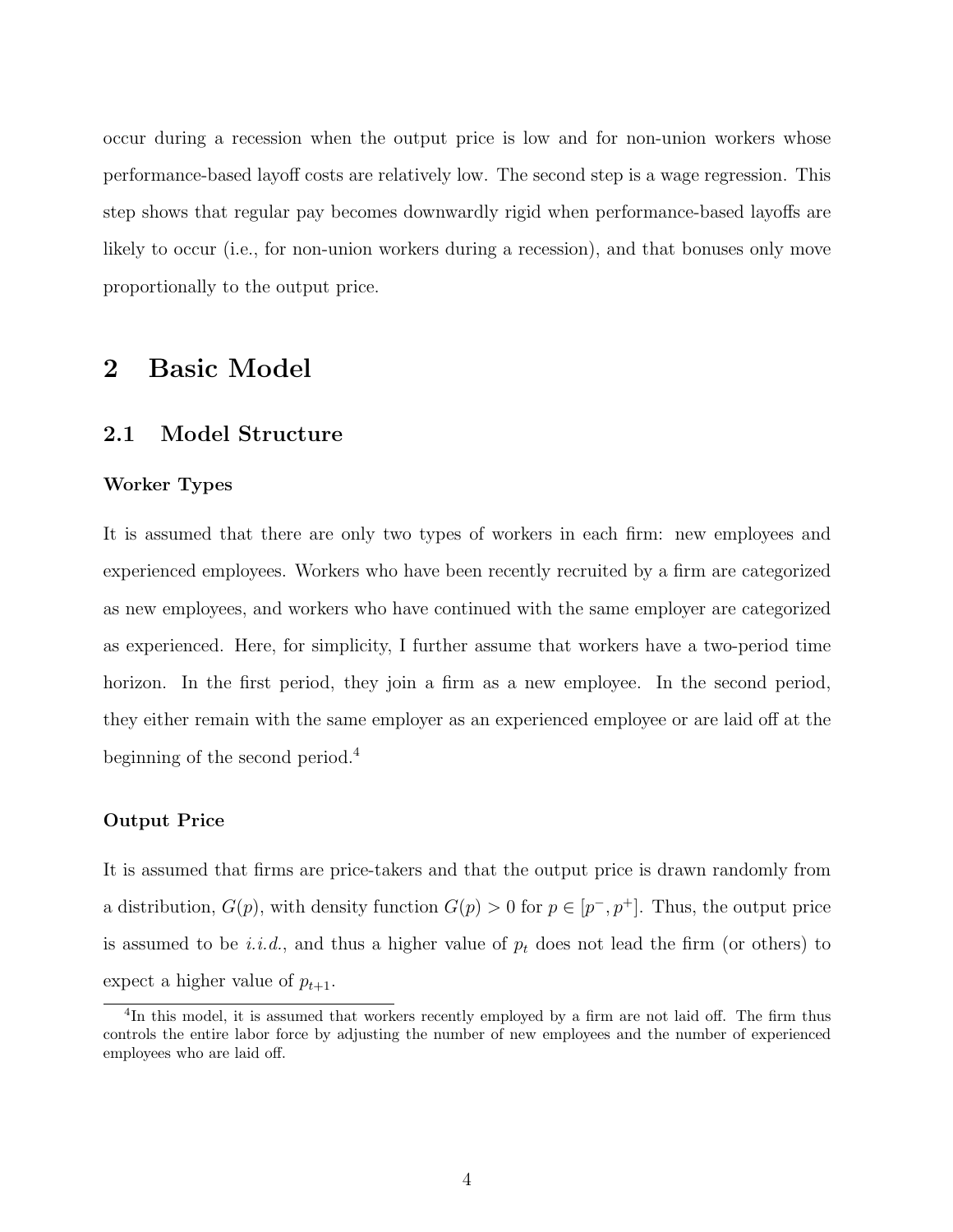#### Wages

A worker's wage is divided into two components, namely a fixed pay component and a performance-based pay component. These components for each type of workers are expressed as follows:

$$
w_N(p_t) = a_N(p_t) + b_N(p_t) e_N \tag{1}
$$

$$
w_E(p_t) = a_E(p_t) + b_E(p_t) e_E,
$$
\n(2)

where a represents regular (fixed) pay and  $b$  represents the "piece rate" paid for each unit of effort, e. Hereafter, the subscripts  $N, E$  represent the types of workers, namely new employees and experienced employees, respectively. I further assume that both a and b are contingent on the output price,  $p_t$ , and that the contract specifies  $a_N$ ,  $a_E$ ,  $b_N$ , and  $b_E$  for each realization of  $p_t$ .<sup>5</sup>

#### Layoffs

When a firm uses workers' "performance" as a criterion for layoffs, the probability of a worker being laid off is a decreasing function of the effort offered by the same worker in the previous period. In contrast, if the firm uses "seniority" as a criterion for layoffs, an experienced worker will not be laid off, with a probability of 1. Here, It is assumed that the firm can choose how much weight to place on performance while choosing the layoff criterion. Let  $\gamma \in [0, 1]$  denote this weight. Furthermore,  $\gamma$  is also contingent on the output price,  $p_t$  (i.e.,  $\gamma(p_t)$ ).

Then, the probability of a worker being retained in the firm is expressed as:

$$
\gamma(p_t) \cdot \min\left(\frac{e_N}{\overline{e}}, 1\right) + (1 - \gamma(p_t)) \cdot 1 \tag{3}
$$

<sup>&</sup>lt;sup>5</sup>Note that in a sense that the firm can observe workers' performance and thus can base wages on performance, the motivation for using the threat of layoffs as an incentive tool is different from the typical efficiency wage model. In this model, the reason for using the threat of layoffs does not stem from imperfect monitoring, but instead should be understood as the firm's strategy when both incentive tools—threat of performance-based layoffs and performance-based pay—are available.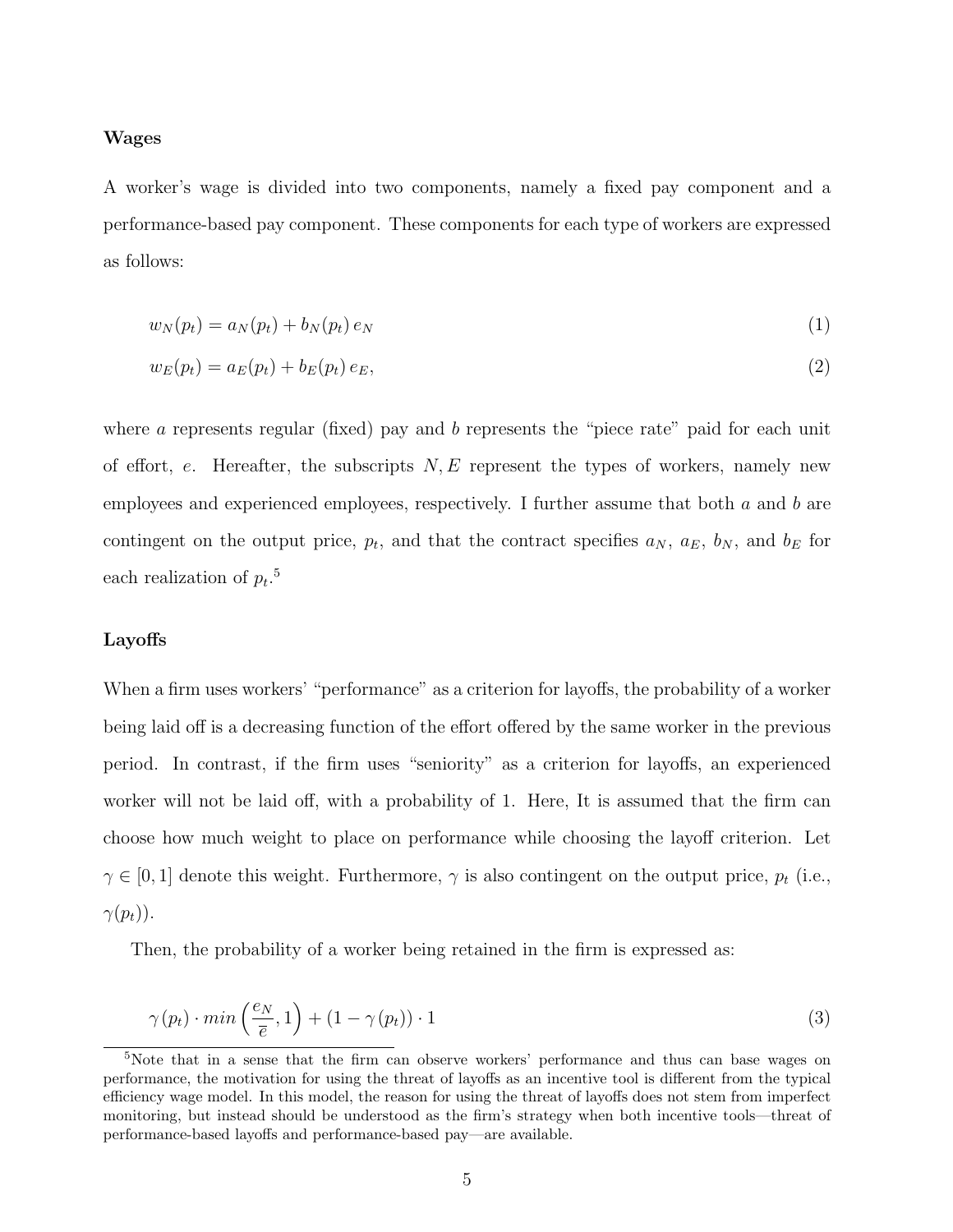It is assumed that  $\bar{e}$  is given exogenously, while  $\gamma$  is chosen by the firm for each realization of  $p_t$ . Note that a higher value of  $\gamma$  means a worker faces a greater risk of being laid off. If  $\gamma = 1$ , the layoff decision is completely performance based, and experienced employees will be laid off with a probability of  $(1 - e_N/\overline{e})$ . Note that a "completely performance-based" layoff decision does not mean that the firm lays off all workers whose effort in the first period was less than  $\bar{e}$ . This means that an increase/decrease in  $e_N$  will be fully reflected in the layoff probability. For  $\gamma \in [0, 1]$ , changes in the level of effort will be partially reflected in the layoff probability. If  $\gamma = 0$ , the layoff decision is completely seniority based, and thus, an experienced worker who has already worked for one period will be retained with probability 1. In this case, changes in the level of effort do not affect the layoff probability.

#### Timing

The timing of events is as follows:

- 1. The output price,  $p_t$ , is observed by both the firm and its workers.
- 2. Each firm offers a contingent labor contract to new employees.
- 3. New employees decide whether to accept or reject the firm's offer. Experienced employees also decide whether to stay in the same firm.
- 4. Both new employees and experienced employees who continue with the firm exert effort, production occurs, profits are realized, and payments are made.
- 5. In the case of  $\gamma > 0$ , workers are laid off with a probability of  $\gamma(p_{t+1})(1 e_N/\overline{e})$ . If not laid off, workers who have finished their first period at the firm become new

<sup>6</sup>Within this "completely performance-based" layoff case, the layoff probability function  $d = (1 - e_N/\bar{e})$ is the same as that defined in Sparks (1986). The layoff rule is different from Sparks (1986)'s in that I consider a weight put on each of the two layoff criteria and endogenize it. The reason for employing this layoff function should be understood as the firm announcing the rule as a strategy to induce high effort levels from workers. Accordingly, the layoff probability is decreasing in effort and this does not stem from imperfect monitoring as in Sparks (1986).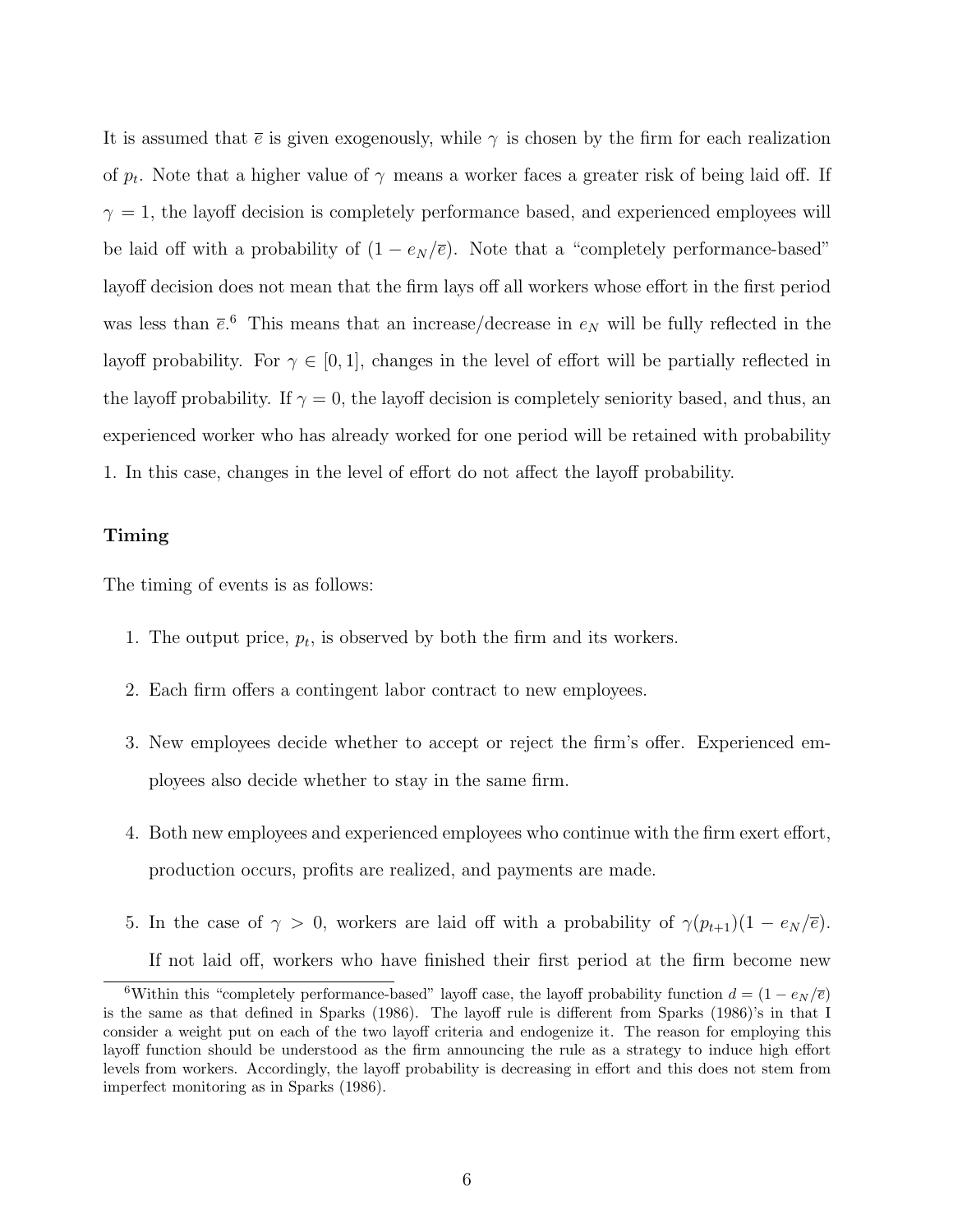experienced employees. The current experienced employees, who have now finished their second period at the firm, retire.

### 2.2 Workers

It is assumed that all workers are identical in that they possess the same skills and utility functions. I assume a worker's utility to be increasing in wage income,  $w$ , and decreasing in the level of work effort, e. Therefore, the posited utility function is:

$$
Utility = w - e^2 \tag{4}
$$

Let  $V^E$  be the discounted expected lifetime utility for a new employee employed in period t. Assuming that a worker is paid wages at the end of a period,  $V^E$  is given by:

$$
V_t^E = a_N(p_t) + b_N(p_t) e_N - e_{N,t}^2 + \delta \int_p \left\{ \begin{array}{l} \left( \gamma(p) \cdot \min\left(\frac{e_N}{\overline{e}}, 1\right) + 1 - \gamma(p) \right) \times \\ \max \left\{ a_E(p) + b_E(p) e_E - e_E^2, U \right\} \\ + \gamma(p) \cdot \left( 1 - \min\left(\frac{e_N}{\overline{e}}, 1\right) \right) U \end{array} \right\} dG(p) \quad (5)
$$

where U is the unemployment insurance benefit, which is exogenously given.<sup>7</sup> Workers who have completed the first period are allowed to quit the firm if the utility for the second period, calculated based on the output price  $p_{t+1}$ , is lower than U. Given the contract proposed by a firm, each employed worker decides on how much effort to invest in his/her current job to maximize his/her expected lifetime utility.<sup>8</sup> Experienced employees are better protected against permanent layoffs under seniority-based layoffs than under performancebased layoffs. To capture this fact, it is assumed that the exogenous variable  $\bar{e}$  is large enough to ensure that the internal solution for  $e_N^*$  is always less than  $\bar{e}$ , which results in  $e_N^*/\bar{e} < 1$ .

<sup>&</sup>lt;sup>7</sup>In this study, It is assumed that all workers have the same ability and skill, and thus there is no room for the sort of inference that arises in the "career-concern" models, in which a worker's outside option in the second period depends on the market's estimate of the worker's ability. Therefore, U does not depend on the level of effort in the first period, as it usually does in "career-concern" models.

<sup>&</sup>lt;sup>8</sup>Note that the worker never has an incentive to supply an effort beyond  $\bar{e}$ , because this would bring about disutility without decreasing the probability of being laid off.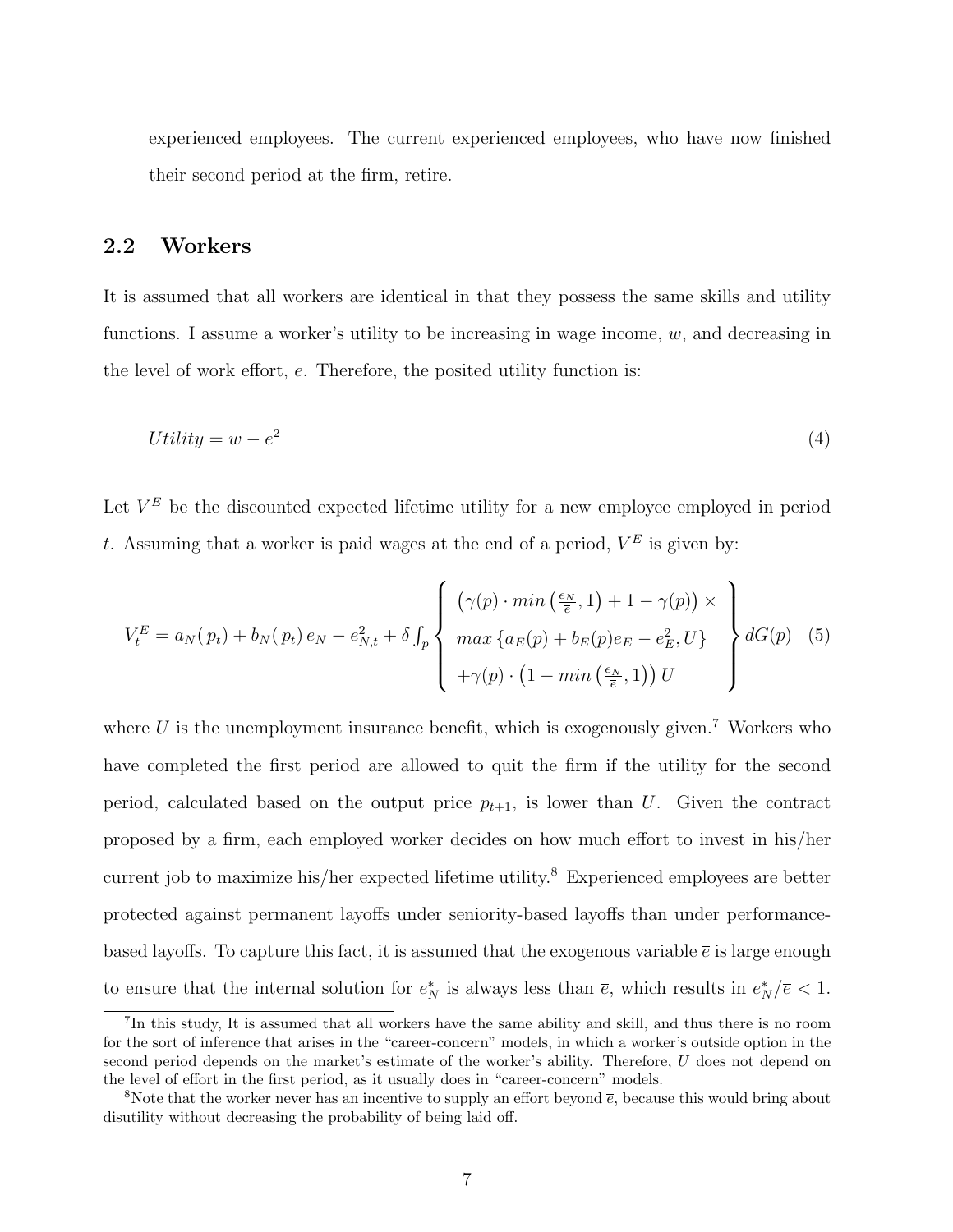Then, solving the first-order conditions, the effort supply functions can be written as:

$$
e_N^* = \frac{1}{2}b_N + \frac{1}{2}\delta E \left[ max \left\{ \frac{\gamma(p)}{\bar{e}} \left( a_E(p) + b_E(p)e_E - e_E^2 - U \right), 0 \right\} \right] \tag{6}
$$

$$
e_E^* = \frac{1}{2} b_E \tag{7}
$$

Eq.(6) and Eq.(7) show that workers' current levels of effort depend on the current piece rate, b; in other words,  $e_N^*$  and  $e_E^*$  increase in  $b_N$  and  $b_E$ , respectively. However, it is more important to note that as long as a firm pays wages that are higher than those necessary to keep workers during the second period, the effort of a new employee,  $e_N$ , will also depend on the wages scheduled to be paid in the next period after performance-based layoffs have occurred (i.e.,  $\gamma(p) > 0$ ). In other words, in deciding on an optimal level of effort, new employees consider the future wage they will receive during periods in which performancebased layoffs occur. This is because, given the possibility of being laid off, new employees will receive wages in the second period only if they work hard in the first period and avoid being laid off. Then, higher wages paid to experienced employees during "performance-based layoff periods" encourage new employees to work hard.

In contrast, experienced employees' wages during periods in which performance-based layoffs do not occur (i.e., wages with  $\gamma(p) = 0$ ), do not affect new employees' efforts. This is because new employees will necessarily receive their wages without being laid off, regardless of their current levels of effort. Thus, when  $\gamma(p) = 0$ , only the current piece rate can affect new employees' incentives.

For example, if performance-based layoffs occur only in a recession, wages scheduled to be paid during a recession will affect new employees' levels of effort, while wages scheduled to be paid during booms will not.

In addition, since experienced workers are assumed to retire after the second period, only the current "piece rate" induces effort from experienced employees, as there is no threat of future layoffs. Eq.(7) explains this result.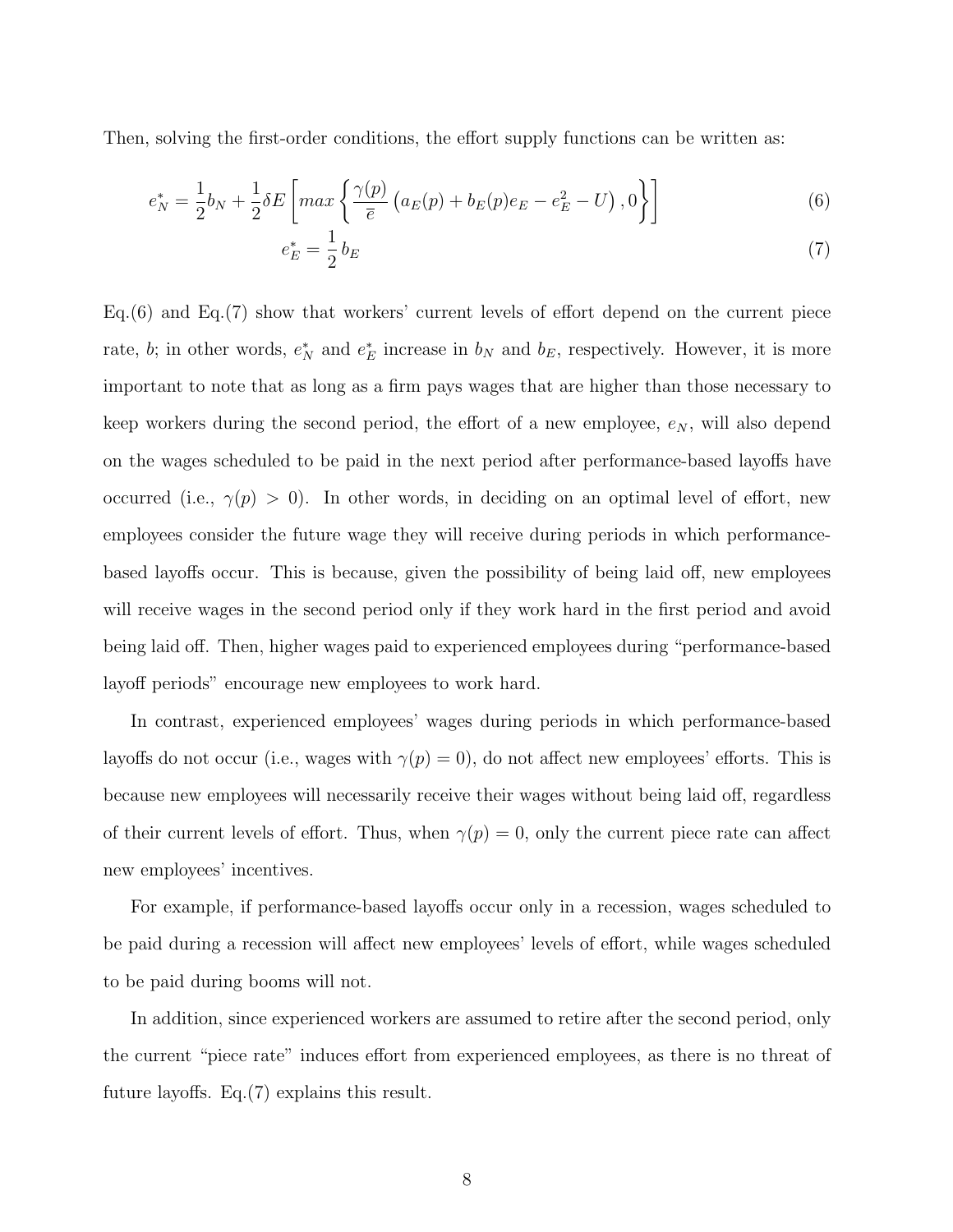### 2.3 Firms

Let C be the exogenous costs associated with laying off a worker. Note that in this model, it is assumed that workers who were recently employed by a firm are not laid off. This simplification makes the "seniority-based layoffs" equivalent to "no layoff of experienced workers."<sup>9</sup> Thus, layoff costs  $(C)$  are also equivalently treated as the costs of performancebased layoffs.

The expected profits from hiring a worker at period  $t$  can be written as:

$$
\Pi_t = p_t e_N - a_N(p_t) - b_N(p_t) e_N + \delta \int_p \left\{ \begin{array}{l} \left( \gamma(p) \frac{e_N}{\overline{e}} + 1 - \gamma(p) \right) \\ \times \left( p_{t+1} e_E - a_E(p) - b_E(p) e_E \right) \\ -C \gamma(p) \left( 1 - \frac{e_N}{\overline{e}} \right) \end{array} \right\} dG(p) \quad (8)
$$

The firm offers a new employee hired in period t, a contingent contract  $X_t=(a_N, b_N, \gamma(p_{t+1}),$  $a_E(p_{t+1}), b_E(p_{t+1}); \forall p_{t+1}$  to maximize profit subject to providing workers with a competitively determined utility level. Then, the firm's problem can be written as follows:

$$
Max_{(X_t)}\Pi_t
$$
\n
$$
w_{E}(p_{t+1}) + b_E(p_{t+1})e_E - e_E^2 \ge U \quad \forall p_{t+1}
$$
\n
$$
v_{N}^* = e(b_N, \gamma, \overline{e}, a_E, b_E, U)
$$
\n
$$
e_E^* = e(b_E)
$$
\n
$$
\gamma(p_{t+1}) \ge 0 \quad \forall p_{t+1}
$$
\n
$$
\gamma(p_{t+1}) \le 1 \quad \forall p_{t+1}
$$
\n(9)

Let  $\lambda_1 \geq 0$  and  $\lambda_2(p_{t+1}) \geq 0 \,\forall p_{t+1}$  be the Kuhn-Tucker multipliers associated with the

<sup>9</sup>As Nosal (1990) also assumes, "seniority-based layoffs (layoffs by inverse-seniority)" means here that the possibility for experienced workers to be laid off is zero. It would be also possible to pose a restriction that junior workers are not hired during periods in which experienced workers are laid off. However, the object of this paper is to classify periods by the layoff possibility of senior workers, rather than delving into specifics regarding the definition of each layoff type. Thus, the term "seniority-based layoffs" in this paper should be understood as a situation where the layoff probability of senior workers is automatically set at zero (regardless of their performance, market conditions, and the number of new hires).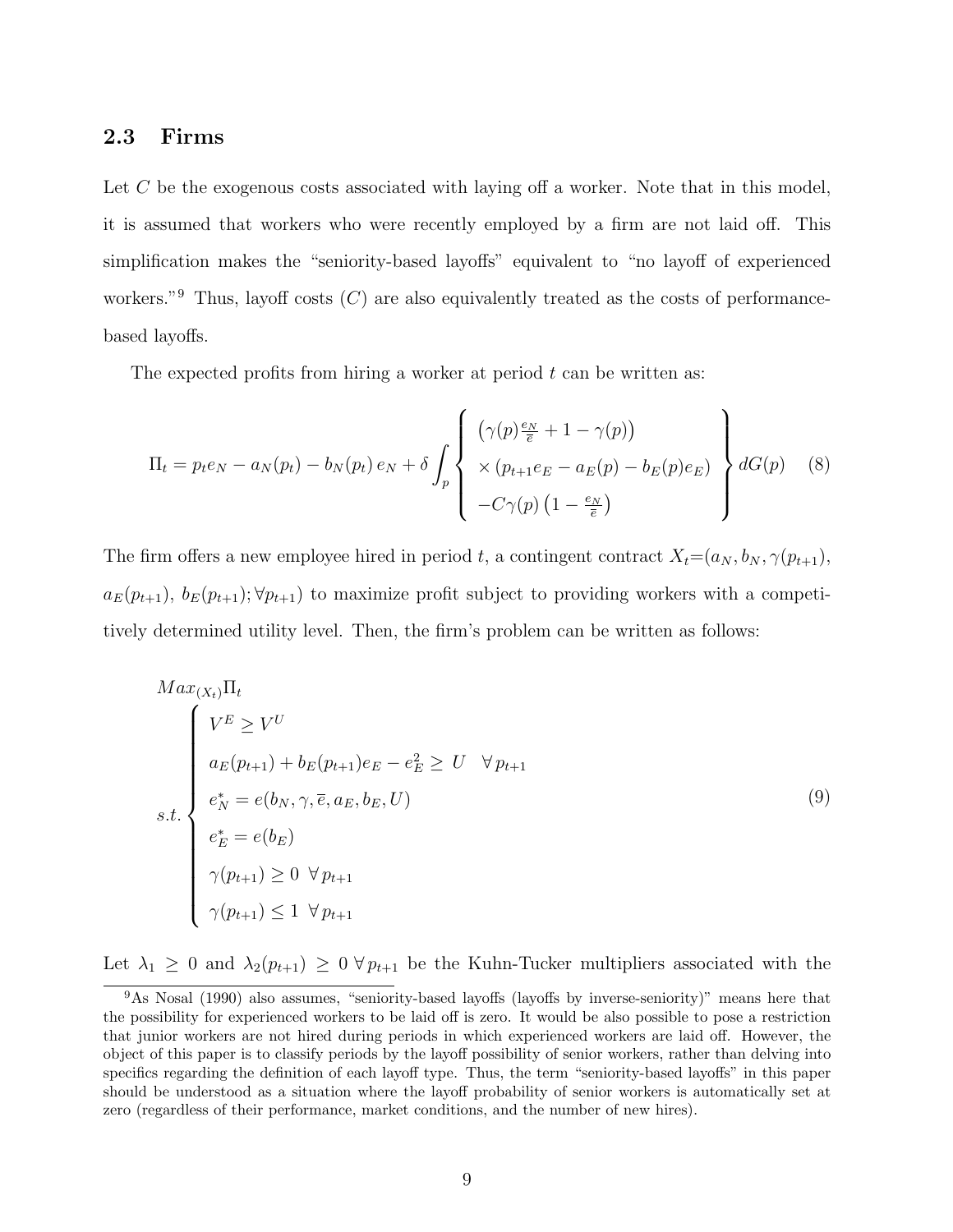participation constraints for new employees and experienced employees, respectively.  $\mu_1 \geq 0$ and  $\mu_2(p_{t+1}) \ge 0 \,\forall \, p_{t+1}$  are the Kuhn-Tucker multipliers associated with  $\gamma_{t+1}(p_{t+1}) \ge 0$  and  $\gamma_{t+1}(p_{t+1}) \leq 1 \, \forall \, p_{t+1},$  respectively.

The first-order conditions are as follows:

$$
\frac{\partial \mathcal{L}}{\partial a_N} = -1 + \lambda_1 = 0 \tag{10}
$$

$$
\frac{\partial \mathcal{L}}{\partial b_N} = -e_N + \lambda_1 e_N + \frac{\partial \mathcal{L}}{\partial e_N} \frac{\partial e_N}{\partial b_N} = 0 \tag{11}
$$

$$
\frac{\partial \mathcal{L}}{\partial a_E} = -\delta \left( \gamma(p_{t+1}) \frac{e_N}{\overline{e}} + 1 - \gamma(p_{t+1}) \right) g(p_{t+1}) + \lambda_1 \delta \left( \gamma(p_{t+1}) \frac{e_N}{\overline{e}} + 1 - \gamma(p_{t+1}) \right) g(p_{t+1}) + \lambda_2(p_{t+1}) + \frac{\partial \mathcal{L}}{\partial \overline{e}} \frac{\partial e_N}{\partial \overline{e}} = 0 \quad \forall \, p_{t+1} \tag{12}
$$

$$
\frac{\partial \mathcal{L}}{\partial b_E} = \delta \left( \gamma (p_{t+1}) \frac{e_N}{\overline{e}} + 1 - \gamma (p_{t+1}) \right) \left( (p_{t+1} - b_E) \frac{\partial e_E}{\partial b_E} - e_E \right) g(p_{t+1}) \n+ \lambda_1 \delta \left\{ \left( \gamma (p_{t+1}) \frac{e_N}{\overline{e}} + 1 - \gamma (p_{t+1}) \right) \left( (b_E - 2e_E) \frac{\partial e_E}{\partial b_E} + e_E \right) \right\} g(p_{t+1}) \n+ \lambda_2 (p_{t+1}) \left( (b_E - 2e_E) \frac{\partial e_E}{\partial b_E} + e_E \right) + \frac{\partial \mathcal{L}}{\partial e_N} \frac{\partial e_N}{\partial b_E} = 0 \ \forall p_{t+1} \n\frac{\partial \mathcal{L}}{\partial \gamma_{t+1}} = \delta \left( \frac{e_N}{\overline{e}} - 1 \right) (p_{t+1} e_E - a_E - b_E e_E + C) g(p_{t+1}) \n+ \lambda_1 \delta \left( \frac{e_N}{\overline{e}} - 1 \right) (a_E + b_E e_E - e_E^2 - U(p)) g(p_{t+1}) \n+ \frac{\partial \mathcal{L}}{\partial e_N} \frac{\partial e_N}{\partial \gamma_{t+1}} + \mu_1 (p_{t+1}) - \mu_2 (p_{t+1}) = 0 \ \forall p_{t+1} \tag{14}
$$

From Eq. $(10)$ , we get:

$$
\lambda_1 = 1 \tag{15}
$$

Substituting Eq.(15) and  $\partial e_N / \partial b_N = 1/2$  into Eq.(11) yields:

$$
\frac{\partial \mathcal{L}}{\partial e_N} = 0 \tag{16}
$$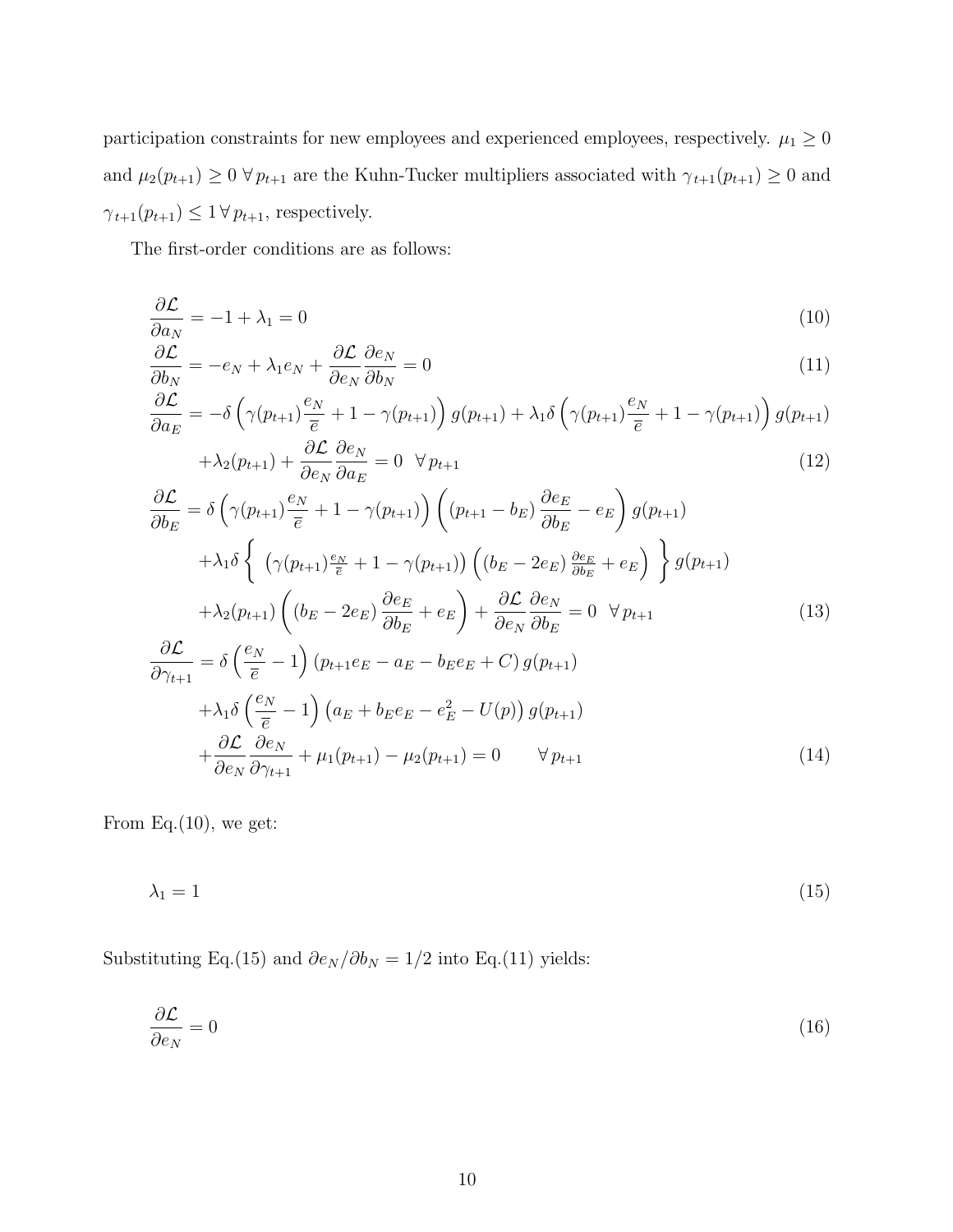By substituting Eqs.  $(15)$  and  $(16)$  into Eq.  $(12)$ , we have

$$
\lambda_2(p_{t+1}) = 0 \quad \forall \, p_{t+1} \tag{17}
$$

This means that the no-quit constraint for experienced employees is not binding. Thus, as long as the firm solves the optimization problem presented in Eq.(9), the no-quit constraint is automatically satisfied, and workers will never quit even without the no-quit constraint.

**Proposition 1** Experienced workers are always paid higher wages than they would earn as a result of the outside option. In other words, the following condition is always satisfied:

$$
a_E(p_{t+1}) + b_E(p_{t+1})e_E - e_E^2 > U \quad \forall \, p_{t+1} \tag{18}
$$

#### Proof of Proposition 1

Suppose that a firm paid just the necessary level of wages to keep workers during the second period. Then, the firm could be better off by increasing  $b_E(p_{t+1})$  by a small amount and decreasing  $a_E(p_{t+1})$  by an amount so that these changes still satisfy  $a_E(p_{t+1})+b_E(p_{t+1})e_E-e_E^2=$ U. This is because if the firm paid just the necessary amount to keep workers during the second period, future wages should not affect the incentives for new employees due to Eq.(6). Therefore, decreasing  $a_E(p_{t+1})$  would not affect new employees' efforts but would allow the firm to increase  $b_E$ , and this would enable the firm to induce greater efforts from experienced employees. In contrast, when the firm pays more than the necessary amount to prevent workers from quitting, decreasing  $a_E(p_{t+1})$  from the optimal level derived in this section will lower the new employees' level of effort, which results in a decrease in profits. Thus, the firm does not have an incentive to deviate from the optimal solutions. Q.E.D.

The intuition for this result is that as long as the firm pays a positive amount of wages in the second period, it is more beneficial for the firm to pay wages such that these affect the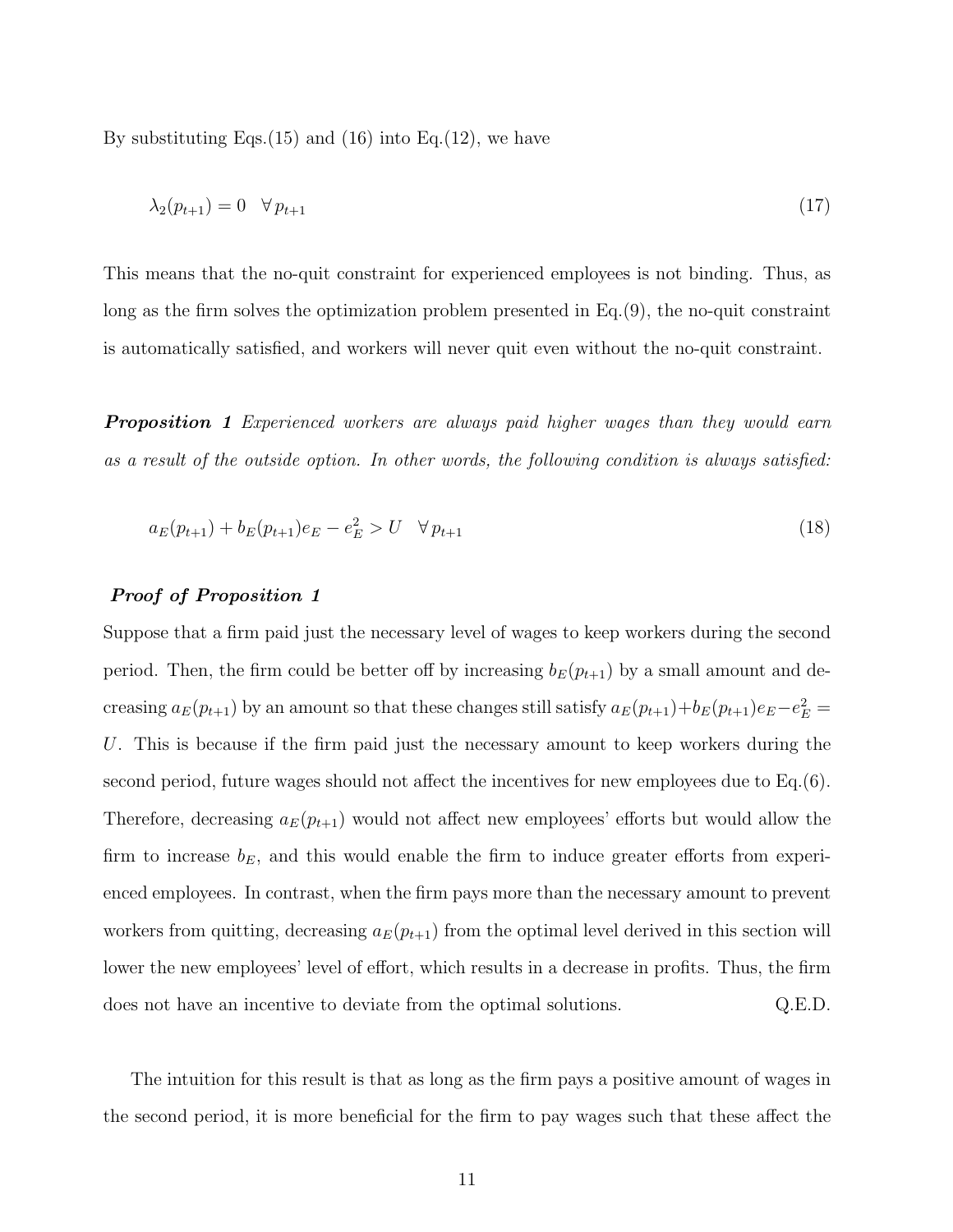efforts of new employees as well. Thus, the firm pays more than necessary to keep workers during the second period.

**Proposition** 2 Experienced employees' bonuses move proportionally to the output price regardless of the possibility of performance-based layoffs.

#### Proof of Proposition 2

From the first-order conditions for  $b_E$ , we obtain  $p_{t+1} = 2e_E^*$ . From Eq.(7), we also know that  $2e_E^* = b_E^*(p_{t+1})$ . Combining these two equations yields:

$$
b_E^*(p_{t+1}) = p_{t+1} \quad \forall \, p_{t+1} \tag{19}
$$

Q.E.D.

Eq.(19) implies that the piece rate for experienced workers is set equal to the output price. Thus, in equilibrium, the marginal revenue of effort from the viewpoint of a firm  $(p_{t+1})$ , the marginal disutility of effort  $(2e_E^*)$ , and the marginal cost of effort from the viewpoint of a firm  $(b_E^*(p_{t+1}))$  are set to be equal. Eq.(19) also implies that firms base wages less on workers' performance during recessions. This is because during recessions, firms are discouraged from maintaining workers' incentives at a high level due to the low value of productivity.

**Proposition** 3 Performance-based layoffs occur when  $p_{t+1}^2/4 - U + C < 0$  is satisfied. This implies that performance-based layoffs are more likely to occur when layoff costs, C, and the output price,  $p_{t+1}$ , are low.

#### Proof of Proposition 3

Substituting Eq.(15), Eq.(16),  $2e_E^* = b_E^*(p_{t+1})$ , and Eq.(19) into Eq.(14), we get the follow-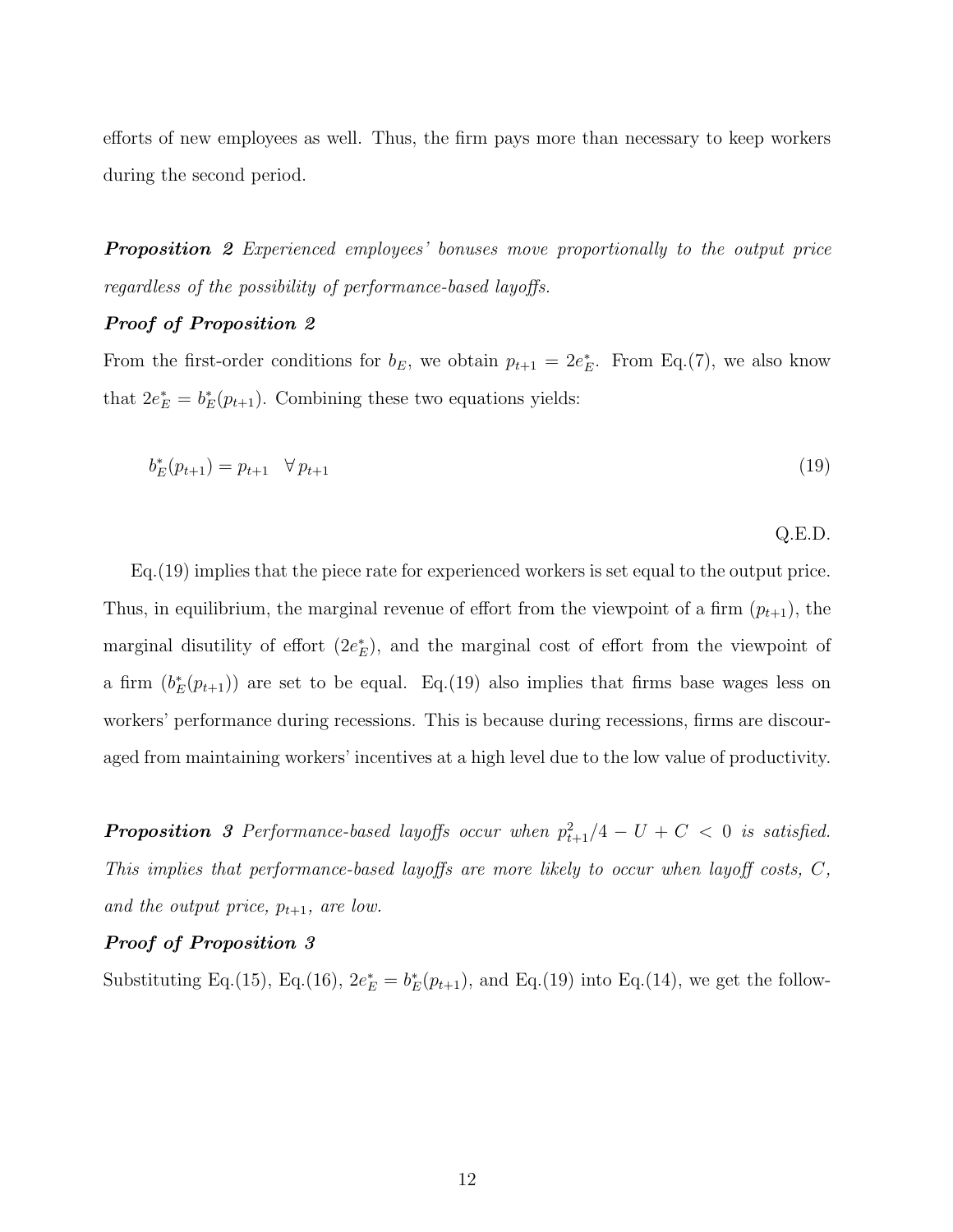ing:

$$
\frac{\partial \mathcal{L}}{\partial \gamma_{t+1}} = \delta \left( \frac{e_N}{\overline{e}} - 1 \right) \left( \frac{1}{4} p_{t+1}^2 - U + C \right) g(p_{t+1}) + \mu_1(p_{t+1}) - \mu_2(p_{t+1}) = 0 \qquad \forall p_{t+1}
$$
\n(20)

Since  $(e_N/\overline{e}-1)$  in the first term in Eq.(20) is always negative by assumption, the sign of  $\{\mu_1(p_{t+1})-\mu_2(p_{t+1})\}\$  depends on the sign of  $p_{t+1}^2/4-U+C$ , and can be categorized as:

$$
\mu_1(p_{t+1}) - \mu_2(p_{t+1}) \begin{cases}\n< 0 \text{ if } \frac{1}{4}p_{t+1}^2 - U + C < 0 \\
< 0 \text{ if } \frac{1}{4}p_{t+1}^2 - U + C = 0 \\
> 0 \text{ if } \frac{1}{4}p_{t+1}^2 - U + C > 0\n\end{cases} \tag{21}
$$

Note that these two multipliers cannot be positive at the same time since  $\gamma_{t+1}(p_{t+1}) = 0$  and  $\gamma_{t+1}(p_{t+1}) = 1$  cannot hold at the same time. Since both  $\mu_1(p_{t+1})$  and  $\mu_2(p_{t+1})$  are always non-negative, the sign of  $\{\mu_1(p_{t+1}) - \mu_2(p_{t+1})\}$  can be negative only when  $\mu_1(p_{t+1}) = 0$  and  $\mu_2(p_{t+1}) > 0$ . This corresponds to the case of  $\gamma_{t+1}^*(p_{t+1}) = 1$ , that is, the case in which the layoff decision is completely performance-based.

The second case,  $\{\mu_1(p_{t+1}) - \mu_2(p_{t+1})\} = 0$ , can be true only when  $\mu_1(p_{t+1}) = \mu_2(p_{t+1}) =$ 0 holds. In this case,  $\gamma_{t+1}^*(p_{t+1})$  can take any number between 0 and 1 when  $p_{t+1}$  satisfies the condition,  $p_{t+1}^2/4-U+C=0$ , as an equality. With continuous  $p_{t+1}$ , this happens with zero probability. The last case,  $\{\mu_1(p_{t+1})-\mu_2(p_{t+1})\}>0$ , can be satisfied only when  $\mu_1(p_{t+1})>0$ and  $\mu_2(p_{t+1}) = 0$ , which corresponds to the case of  $\gamma^*(p_{t+1}) = 0$ , that is, the case in which a firm's layoff decision is completely seniority-based. Mathematically, the optimal layoff decision stated above can be written as:

$$
\gamma_{t+1}^*(p_{t+1}) \begin{cases}\n= 1 & if \frac{1}{4}p_{t+1}^2 - U + C < 0 \\
\in [0, 1] & if \frac{1}{4}p_{t+1}^2 - U + C = 0 \\
= 0 & if \frac{1}{4}p_{t+1}^2 - U + C > 0\n\end{cases}\n\tag{22}
$$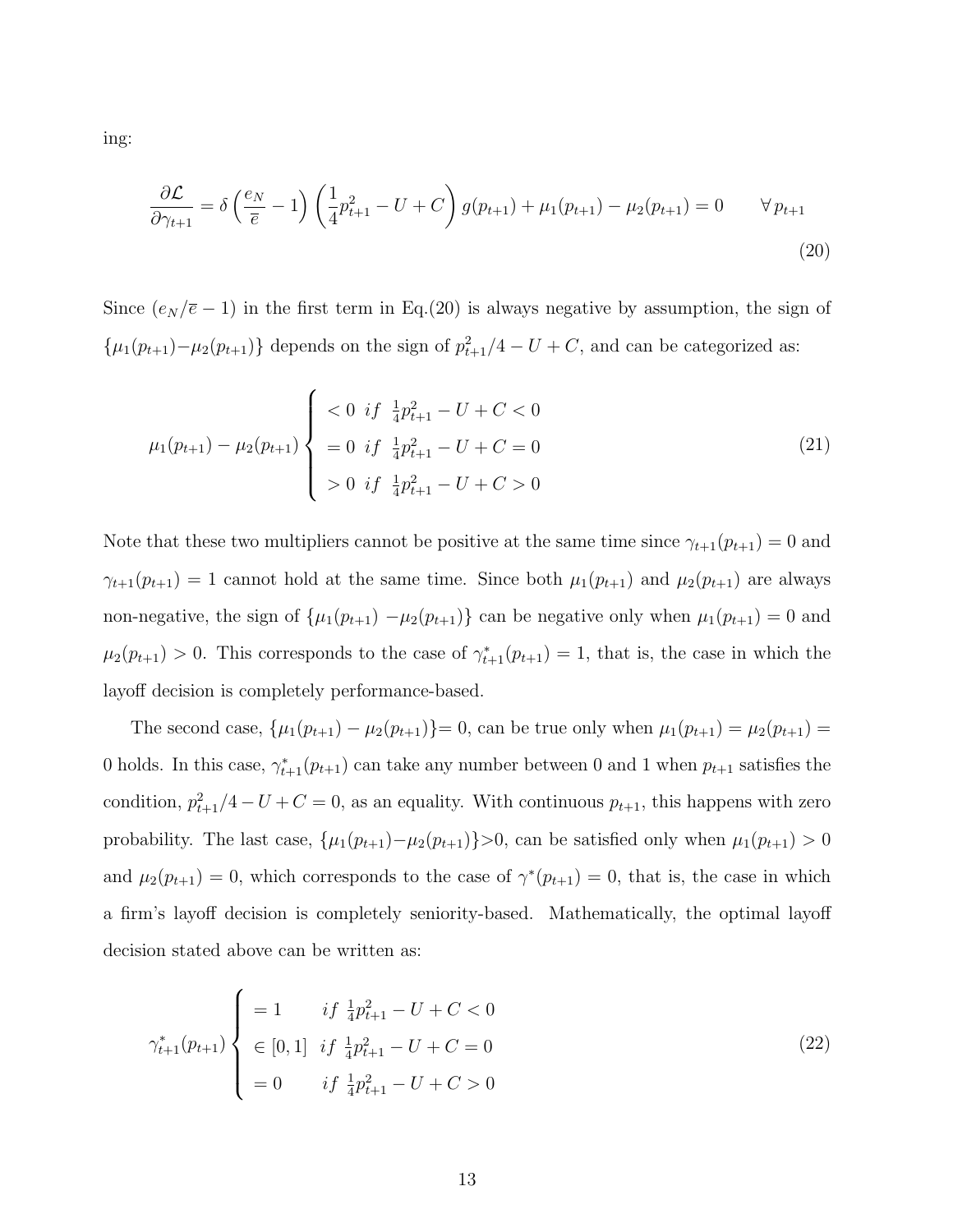Thus the case of  $\gamma_{t+1}^*(p_{t+1}) = 1$  is more likely to occur when p and C are low, and U is high. Q.E.D.

In words, the firm's optimal layoff decision can be explained as follows: when  $p_{t+1}$ 2 √  $\overline{U-C}$  is satisfied,  $\gamma_{t+1}^*(p_{t+1})=0$  holds, that is, the optimal layoff rule is completely seniority-based, and no experienced employees will be laid off. When  $p_{t+1} < 2$ √  $U - C$  is satisfied, the layoff decision is completely performance-based, and an experienced worker will be laid off with probability  $1 - e_N/\overline{e}$ .

The next proposition explains how the optimal regular is related to the layoff decision stated in Proposition 3.

**Proposition 4** In periods in which performance-based layoffs occur, the regular pay of experienced employees has a higher lower-bound than the regular pay in periods in which performance-based layoffs do not occur.

#### Proof of Proposition 4

If we substitute Eq.(19) and  $e_E^* = p_{t+1}/2$  into Eq.(18), Eq.(18) becomes:

$$
a_E(p_{t+1}) > U - \frac{1}{4}p_{t+1}^2
$$
\n(23)

We know from Eq.(22) that  $U - p_{t+1}^2/4 > C$  holds when  $\gamma^*(p_{t+1}) = 1$ , and thus, we can derive the following condition:

$$
a_E(p_{t+1}) > C \quad \forall p_{t+1} \ s.t. \ p_{t+1} < 2\sqrt{U - C} \tag{24}
$$

Thus, the lower bound of C exists for the regular pay in period  $t+1$  when the output price of the second period is low enough for layoffs to occur.

In contrast, for  $p_{t+1}$  that satisfies  $p_{t+1} > 2$ √  $U - C$ ,  $a_E(p_{t+1})$  can be lower than C because the right-hand side of Eq.(23) is lower than C from Eq.(22).  $Q.E.D.$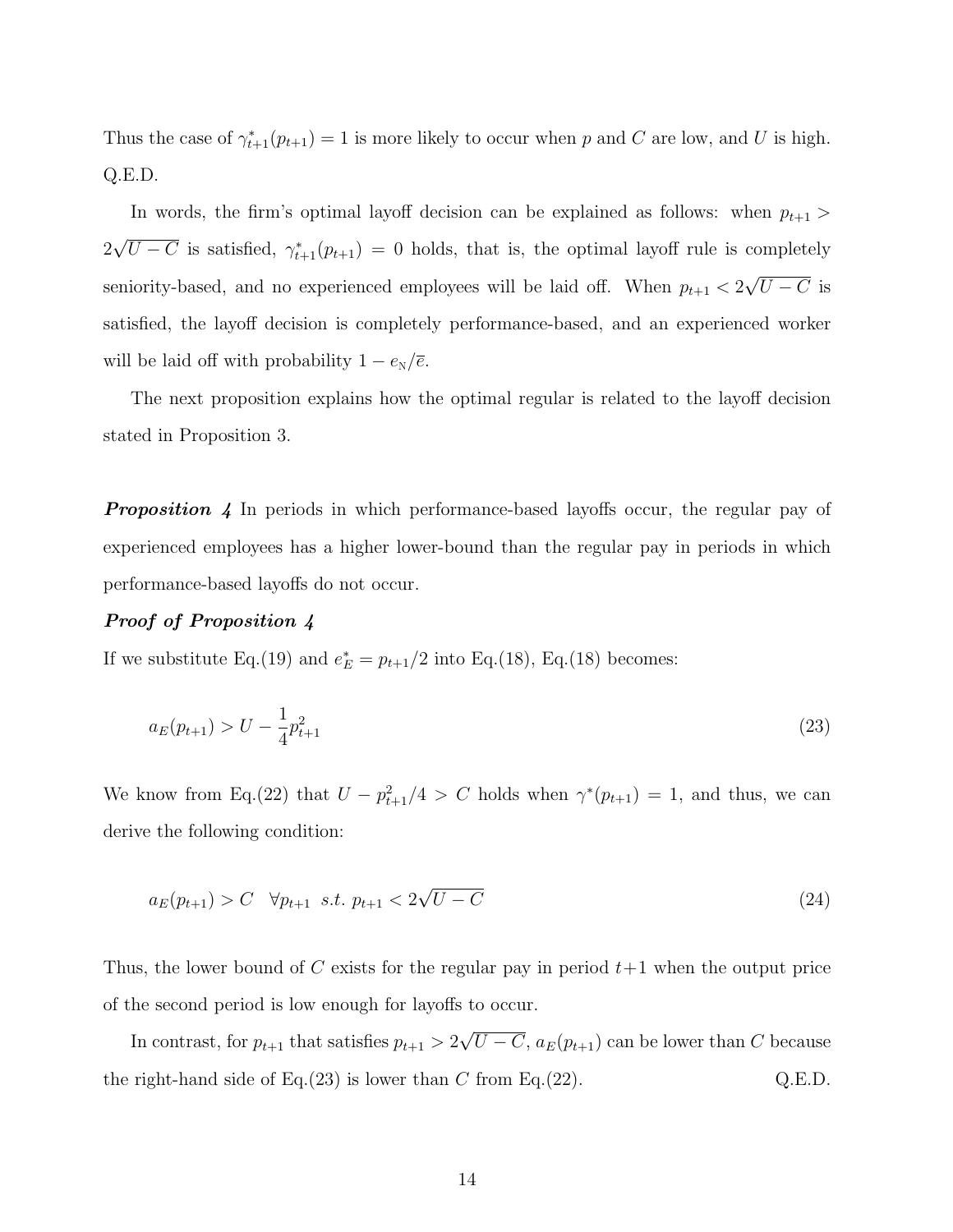The intuition for this result is that as confirmed in Proposition 1, if the firm must pay wages in the second period anyway, it is more beneficial for the firm to pay wages such that these affect the efforts of new employees as well. Thus, the firm pays more than necessary to keep workers during the second period, paying high regular pay for periods in which layoffs occur and high bonuses for periods in which layoffs do not occur due to the high value of productivity.

Proposition 4 offers an implication for wage rigidity. Future wages scheduled to be paid in the next period during which layoffs do not occur do not affect new employees' current efforts, because workers will necessarily receive the wages without being laid off in the next period, regardless of their current effort levels. Thus, the firm cannot control new employees' efforts by their future wages scheduled to be paid in booms which results in a lower, or at least a less downwardly rigid, regular pay during booms.

In contrast, future wages scheduled to be paid in the next period during which layoffs occur, affect new employees' current efforts since workers will receive the wages only when they work hard in the current period, and avoid being laid off. Thus, the higher the wages scheduled to be paid in regressions are, the harder the workers will work. This gives the firm an incentive to pay high regular pay in periods during which layoffs occur. As a result, the regular pay of experienced workers has a lower bound, equal to the layoff costs when the output price is low enough that layoffs occur, while the regular pay can be below the layoff costs when the output price is high enough that layoffs do not occur. In this way, in this model, the downward wage rigidity during recessions occurs through a channel in which a low output price increases the probability of performance-based layoffs.

#### Proposition 5

Except for cases in which the output price greatly declines from period t to period  $t + 1$ , workers' pay becomes more performance-based as their careers progress.

#### Proof of Proposition 5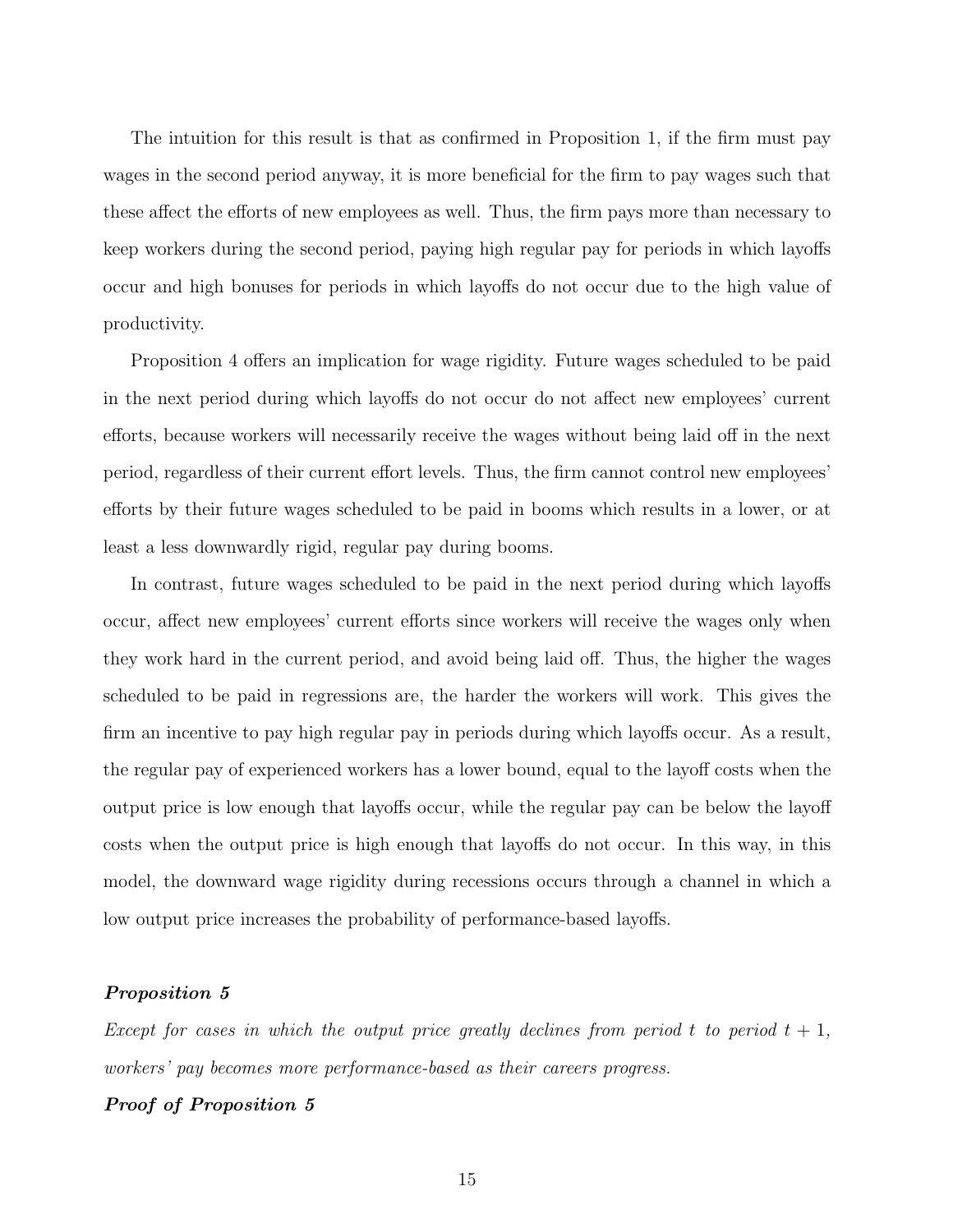Given Eq.(15) and Eq.(19), Eq.(16) can be rewritten as:

$$
\frac{\partial V^E}{\partial e_N} + p_t - b_N + \delta \int_p \left( \gamma(p) \frac{1}{\overline{e}} \left( -a_E(p) + C \right) \right) dG(p) = 0 \tag{25}
$$

As shown in Eq.(22),  $\gamma_{t+1}^*(p_{t+1}) = 1$  holds for any  $p_{t+1}$  that satisfies  $p_{t+1} < 2\sqrt{U(p_{t+1}) - C}$ , and  $\gamma_{t+1}^*(p_{t+1}) = 0$  holds for any  $p_{t+1}$  that satisfies  $p_{t+1} > 2\sqrt{U(p_{t+1}) - C}$ . Therefore, the inside of the integral in Eq.(25) becomes zero for the realizations of  $p_{t+1} > 2\sqrt{U(p_{t+1}) - C}$ , and the second term in Eq.(25) remains only for the case in which  $p_{t+1} < 2\sqrt{U(p_{t+1}) - C}$ :

$$
p_t - b_N + \delta \int_{p < 2\sqrt{U(p) - C}} \left( \frac{1}{\overline{e}} \left( -a_E(p) + C \right) \right) dG(p) = 0 \tag{26}
$$

Then, the conditional mean of the regular pay in period  $t + 1$ , conditional on  $p_{t+1}$  <  $2\sqrt{U(p_{t+1})-C}$ , is expressed as:

$$
E[a_{E,t+1}^{*}(p)/p < 2\sqrt{U(p) - C}] = \frac{\overline{e}}{\delta} \left( p_t - b_N^* \right) \frac{1}{Pr\left( p < 2\sqrt{U(p) - C} \right)} + C \tag{27}
$$

The first term in Eq.(27) shows that in order to maintain new employees' efforts, the lower the new employees' piece rate is, the higher the experienced employees' regular pay should be. From Eq.(24), we know that  $a_E$  for the realizations of  $p_{t+1}$  that satisfies  $p_{t+1}$  <  $2\sqrt{U(p_{t+1})-C}$ , is set greater than C, and thus its conditional mean should also be greater than  $C$ . Thus, the first term in Eq.(27) should be positive, which yields the following inequality:

$$
p_t > b_N^*.\tag{28}
$$

Q.E.D.

Proposition 5 implies that it is more important for the firm to raise experienced employees' piece rate than to raise new employees' piece rate since the former can affect not only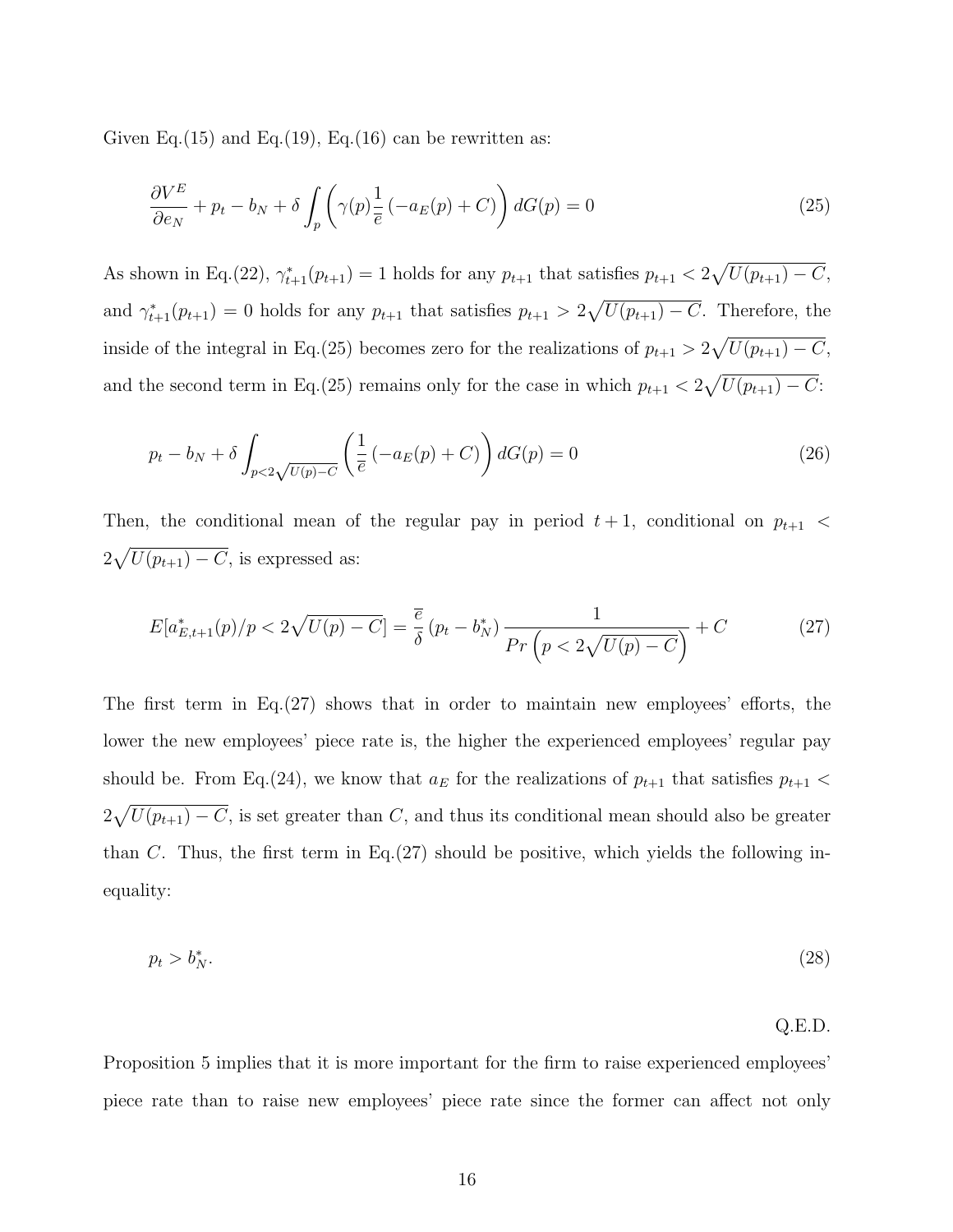experienced employees' current efforts but also new employees' efforts in the preceding period. As a result, the piece rate paid to new employees is set below the output price, while the piece rate paid to experienced employees is set equal to the output price. Thus, if workers encounter the same output price between periods t and  $t+1$ , they necessarily experience an increase in the piece rate as their careers progress. Except for the case in which the output price greatly declines from period  $t$  to period  $t + 1$ , workers experience a piece rate increase as their careers progress<sup>10</sup>

# 3 Empirical Model

This section presents a strategy to empirically test the implications of the theoretical model. There are two steps in the evaluation of the theoretical model. The first step is layoff regression, which tests the implications of Proposition 3. The second step is wage regression, which tests the implications of Propositions 2 and 4.

## 3.1 Layoff Regression

Proposition 3 states that layoffs occur when inequality  $p_{t+1}^2/4-U(p_{t+1})+C<0$  is satisfied. This implies that layoffs are more likely to occur when the performance-based layoff costs, C, and the output price,  $p$ , are low.<sup>11</sup>

Thus, the following model is estimated:

$$
Involuntary\,Eave_{it} = \gamma_0 + \gamma_1 NonUnion_{it} + \gamma_2 Price_{it} + X_{it} \gamma + u_{it}
$$
\n
$$
(29)
$$

<sup>&</sup>lt;sup>10</sup>Simple calculations using the first-order condition for  $b_N$  show that  $b_N$  would become equal to  $p_t$  if the possibility of performance-based layoffs were eliminated, that is, if  $\gamma_{t+1}^*(p_{t+1}) = 0$  was satisfied with probability 1. If this were to happen, the firm would not have to differentiate  $b_N$  from  $b_E$  since both piece rates would affect only workers' current efforts without a possibility of layoffs. In this way, when there is no possibility of performance-based layoffs, the two periods become independent of each other, and then the two-period problem becomes a per-period profit-maximization problem.

<sup>&</sup>lt;sup>11</sup>The impact of the output price on layoffs is actually indeterminate, because it depends on the functional form of  $U(p_{t+1})$ . However, as shown in Proposition 1, the negative relationship between the output price and the layoff probability is true as long as the functional form of  $U(p_{t+1})$  is linear or concave, as is usually assumed in economics literature.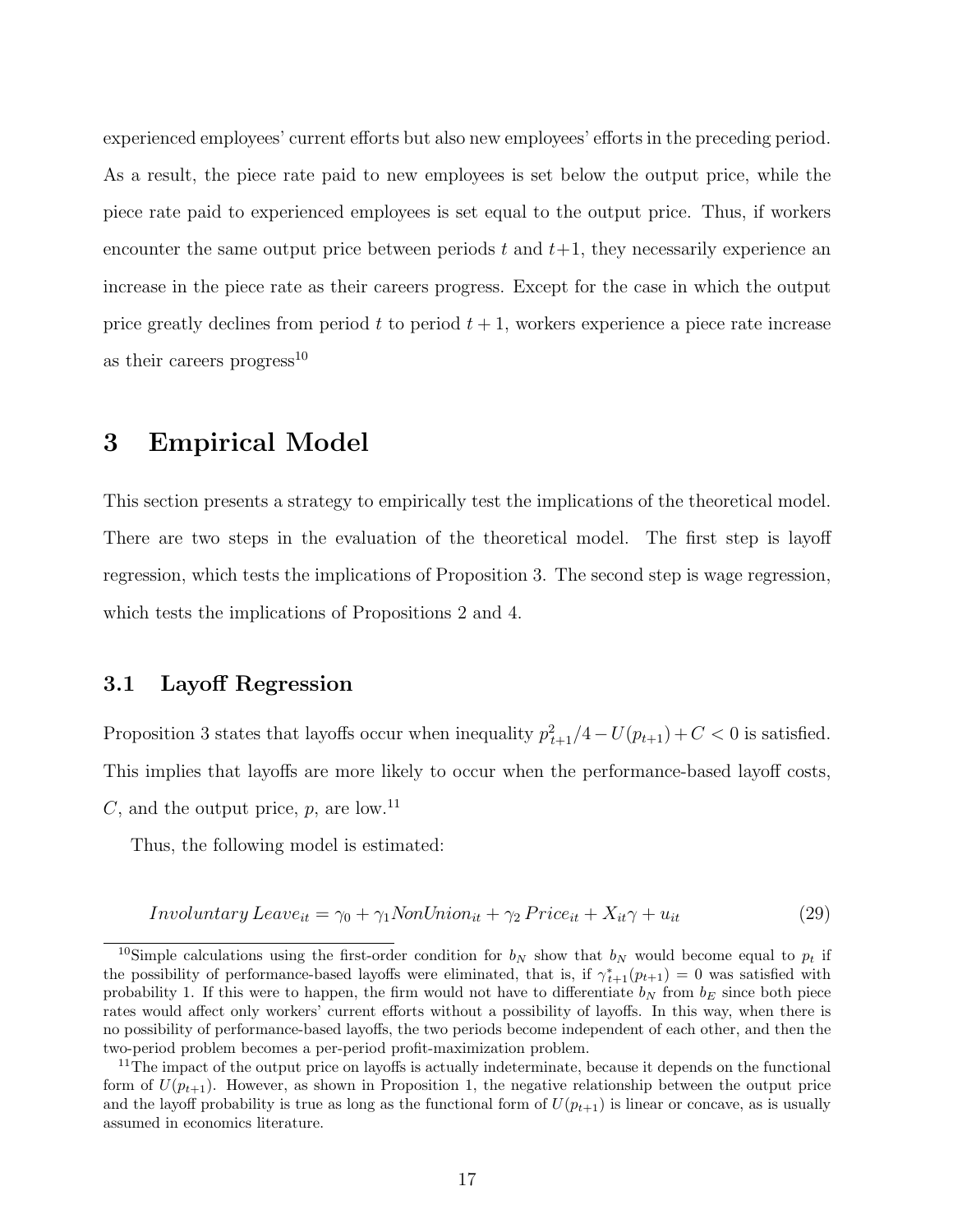where *Involuntary Leave<sub>it</sub>* is an indicator function that equals to 1 if individual i was laid off or left his/her employer because of the firm's action in year t. NonUnion is a dummy variable that is 1 if the individual is a non-union worker at the beginning of year t, and  $Price_{it}$ represents the output price faced by the firm where individual  $i$  works at the beginning of year t.  $X_{it}$  represents the attributes of individual i and his/her firm at the beginning of year t.

The union status captures the magnitude of performance-based layoff costs, C, because these costs for unionized workers are expected to be higher than for non-union workers due to the contract provisions.<sup>12</sup>

According to Bewley (1999), 28% (86%) of non-union (unionized) workers are laid off according to inverse seniority, while 57% (7%) of non-union (unionized) workers are laid off according to performance. The model explains these widely observed layoff practices as follows. The costs associated with performance-based layoffs of unionized experienced employees are high enough that  $p_{t+1}^2/4 - U(p_{t+1}) + C < 0$  is never satisfied for any  $p_{t+1}$ . Thus, the firm never lays off unionized experienced employees because of high layoff costs. In contrast, with the relatively low costs associated with laying off non-union workers, both  $p_{t+1}^2/4 - U(p_{t+1}) + C > 0$  and  $p_{t+1}^2/4 - U(p_{t+1}) + C < 0$  are possible. Then, the firm implements performance-based layoffs for non-union workers when the output price is low and no workers are laid off when the output price is high.

The expected sign for  $\gamma_1$  is positive because non-union workers are expected to have a higher probability of being laid off than are unionized workers because of their lower layoff costs. The expected sign for  $\gamma_2$  is negative.

In the layoff regression, it is expected that restricting the sample to experienced workers

<sup>12</sup>The survey conducted by Abraham and Medoff (1984) shows that in the U.S., approximately 78% of union groups were covered by written policies that specify seniority as the most important factor to be considered in permanent layoff decisions, while only 16% of non-union groups were covered by a similar policy. The Bureau of Labor Statistics (BLS) data also reveal that in 1970–71, over 70% of employee groups under major union agreements in the U.S. were covered by layoff provisions that specified seniority as the most important factor to be considered in permanent layoff decisions. Given this evidence, in the empirical analysis, I use union-status as a proxy for layoff costs, C.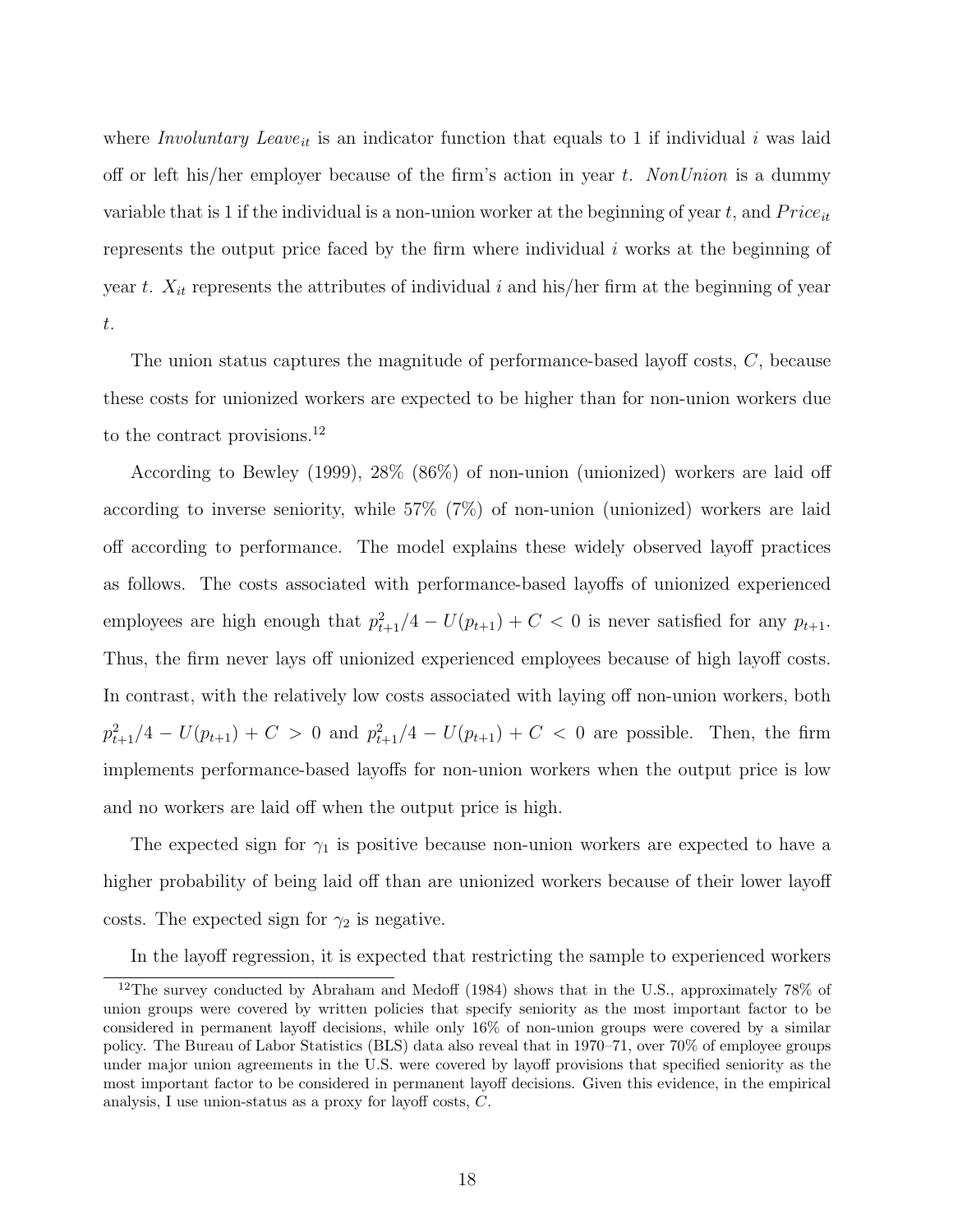places more focus on performance-based layoffs than on seniority-based layoffs. This is because the layoffs that happen among experienced or senior workers are less likely to be "seniority-based layoffs." Thus, Section 5 will present the results obtained from the sample that consists only of experienced workers. After confirming that the theoretical implication of Proposition 3 is true in the actual data, I will proceed to wage regressions to test Propositions 2 and 4.

### 3.2 Wage Regressions

First, a regular-pay regression is introduced to test Propositions 4, which states that the regular pay of experienced workers becomes downwardly rigid during periods in which performance-based layoffs occur Together with Proposition 3, which states that performancebased layoffs are likely to occur during recessions, Proposition 4 has implications for the downward rigidity of regular pay during a recession.

The theory predicts that wage rigidity is likely to arise in an environment where performancebased layoffs are likely to occur. Thus, in the regular-pay regression, I include the interaction term between the "non-union worker" dummy variable and the output price. By including this term, I can test whether wage rigidity is more likely to be observed for non-union workers whose layoffs are more likely to be based on performance.

In contrast, Proposition 2 predicts that the bonus depends solely on the output price, although the possibility of layoffs is indirectly related to the amount bonus through the output price. Hence, I will check whether the coefficient of the output price is significant and positive in the bonus-pay regression, because Proposition 2 suggests that the bonuses of experienced employees move proportionally to the output price. Thus, the estimated model is:

$$
\begin{cases}\n\ln a_{it} = \alpha_0 + \alpha_1 \text{NonUnion}_{it} + \alpha_2 \text{Price}_{it} + \alpha_3 \text{NonUnion}_{it} \cdot \text{Price}_{it} + X_{it}\alpha + u_{it} \\
\ln b_{it} = \beta_0 + \beta_1 \text{NonUnion}_{it} + \beta_2 \text{Price}_{it} + \beta_3 \text{NonUnion}_{it} \cdot \text{Price}_{it} + X_{it}\beta + e_{it}\n\end{cases}
$$
\n(30)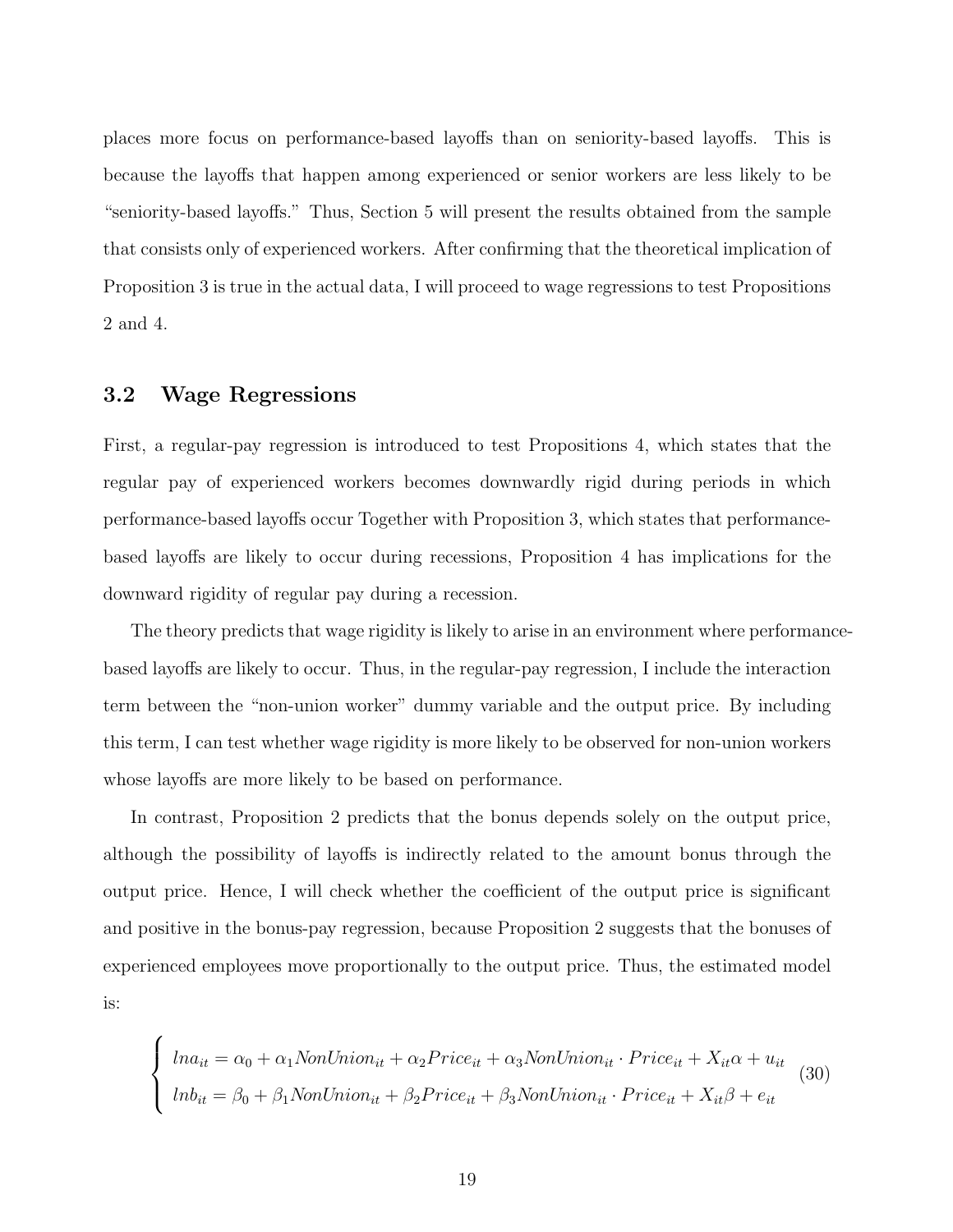where  $ln a_{it}$  and  $ln b_{it}$  are the logarithms of regular pay and bonus pay for individual i in year t, respectively.

Proposition 4 expects  $\alpha_3$  to be significant and negative because regular pay is expected to fluctuate less in response to changes in the output price for non-union workers, who are more likely to face the downward wage rigidity. In contrast, the sign of  $\beta_2$  implied by Proposition 2 is significant and positive.<sup>13</sup>

### 3.3 Restricting the Sample to Experienced Workers

The theoretical implications of wages could be true only for experienced workers, because the crux of the model is that under the threat of layoffs, firms maintain workers' incentives by using future wages, which will be paid to "experienced workers." Therefore, in Section 5, I will present the empirical results for both all workers and experienced workers only. In addition, I will confirm that the expected results on wages can be obtained or become more conspicuous when the sample is restricted to experienced workers.

In contrast, the theoretical implications of layoffs would be true for new employees as well when we relax the assumption that new employees are not laid off. However, as discussed in Section 3.1, restricting the sample to experienced workers in the layoff regression helps us focus more on performance-based layoffs rather than seniority-based layoffs. For this reason, I only report the results based on the sample comprising experienced workers.

<sup>13</sup>To use bonuses as the performance-based component of wages, it is necessary to ensure that bonuses are actually paid based on workers' current performance. This is supported by Freeman and Weitzman (1989), Ohashi (1989), and Brunello (1991), all of whom examined the Japanese bonus system. Freeman and Weitzman (1989) state that compensating workers for their effort is one of the main purposes of the bonus payment in Japan. Ohashi (1989) also found that bonuses are paid to compensate employees for the intensity of their work. Brunello (1991) found no statistically significant correlation between bonuses and employment level in the car, steel, and electric-machinery industries in Japan, which implies that the profit-sharing aspect of the Japanese bonus system is not substantial. In particular, since the 1990s, the importance of the "pay-for-performance" aspect of the Japanese bonus system has increased. Thus, an assumption of performance pay for Japan  $(w(e) = a + be)$  is more valid theoretically than that of fixed pay  $(w).$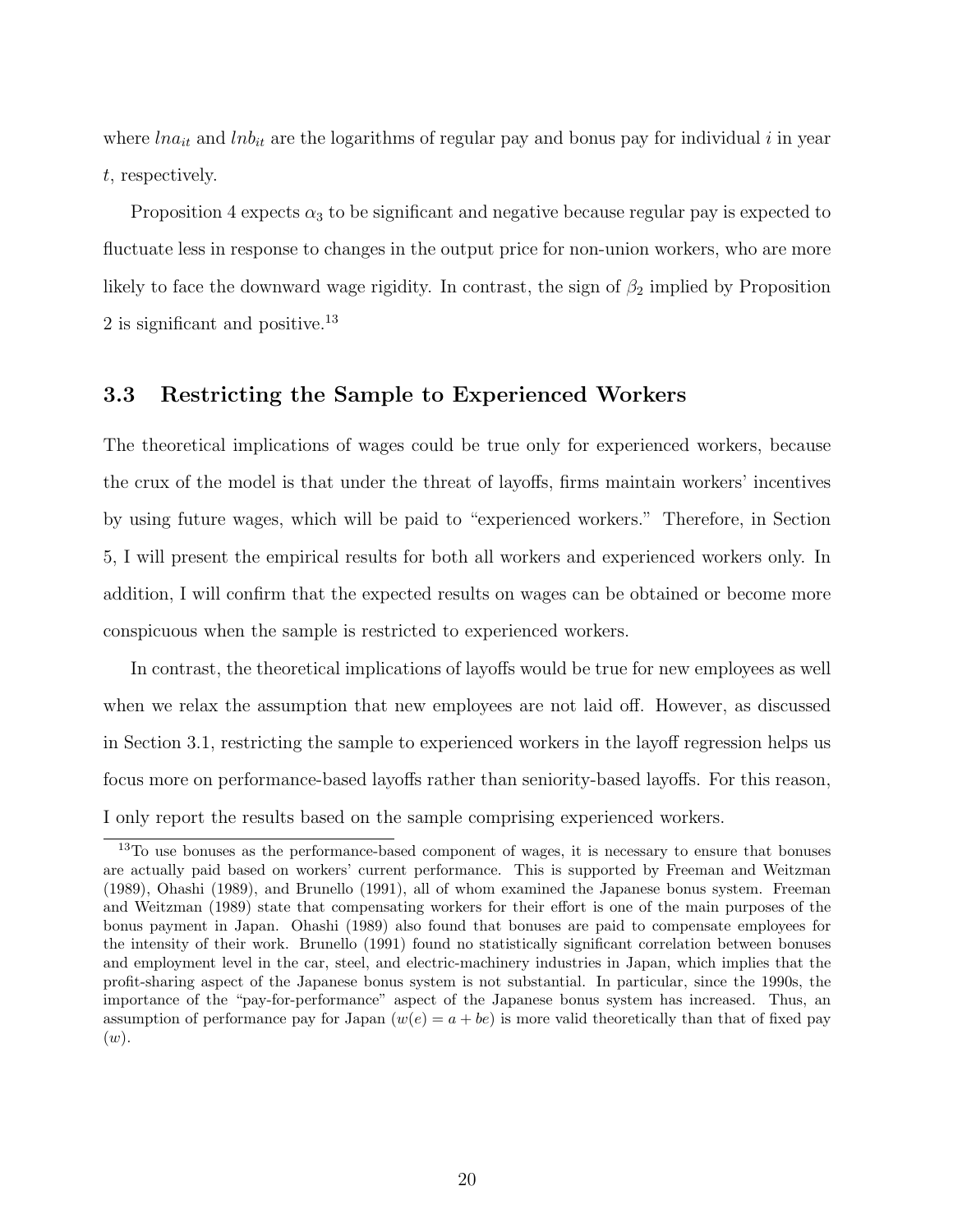### 3.4 Sample Selection Bias

Since the dependent variables in the wage regressions, regular pay and bonuses, are reported only by working people, there might be a selection bias problem. If there is a tendency that workers with specific unobserved characteristics are likely to avoid layoffs during a recession,  $Price_{it}$  and the error term might be correlated. For example, if workers with very high ability are less likely to be laid off during a recession, then a lower output price makes it more likely that workers included in the sample will be of high ability.<sup>14</sup> Since such unobservable individual characteristics might be included in the error term,  $Price_{it}$  is thought to be correlated with the error term. Then, the coefficients  $\alpha_2$  and  $\beta_2$  might be negatively biased in the OLS. Furthermore, it is thought that this selection bias is more serious for non-union workers, since their employment is thought to be less protected than that of unionized workers. This means that  $\alpha_3$  and  $\beta_3$  might also be biased if we use OLS.

Thus, it is necessary to use the panel data to control for workers' fixed effects. In this study, I expect to resolve the problem by using the fixed effects model.

# 4 Data

This study uses Japanese panel data from the Keio Household Panel Survey (KHPS), conducted annually by Keio University. KHPS data are relatively new, as data collection for the survey began in 2004. This survey is conducted in January every year and includes observations randomly chosen from almost all regions and industries in Japan. A key feature of KHPS is that it is the first nationwide follow-up survey in Japan for individuals (4,000 households and 7,000 people) of all ages and both sexes that also captures information on education, employment, income, expenses, health, and family structure. The survey has been designed to enable comparisons with major international panel surveys, such as the Panel

<sup>&</sup>lt;sup>14</sup>This type of selection bias is the so-called counter-cyclical composition bias, although the term is usually used in the context of aggregate time-series data (Stockman (1983), Bils (1985), Solon et al. (1994), and Chang (2000)).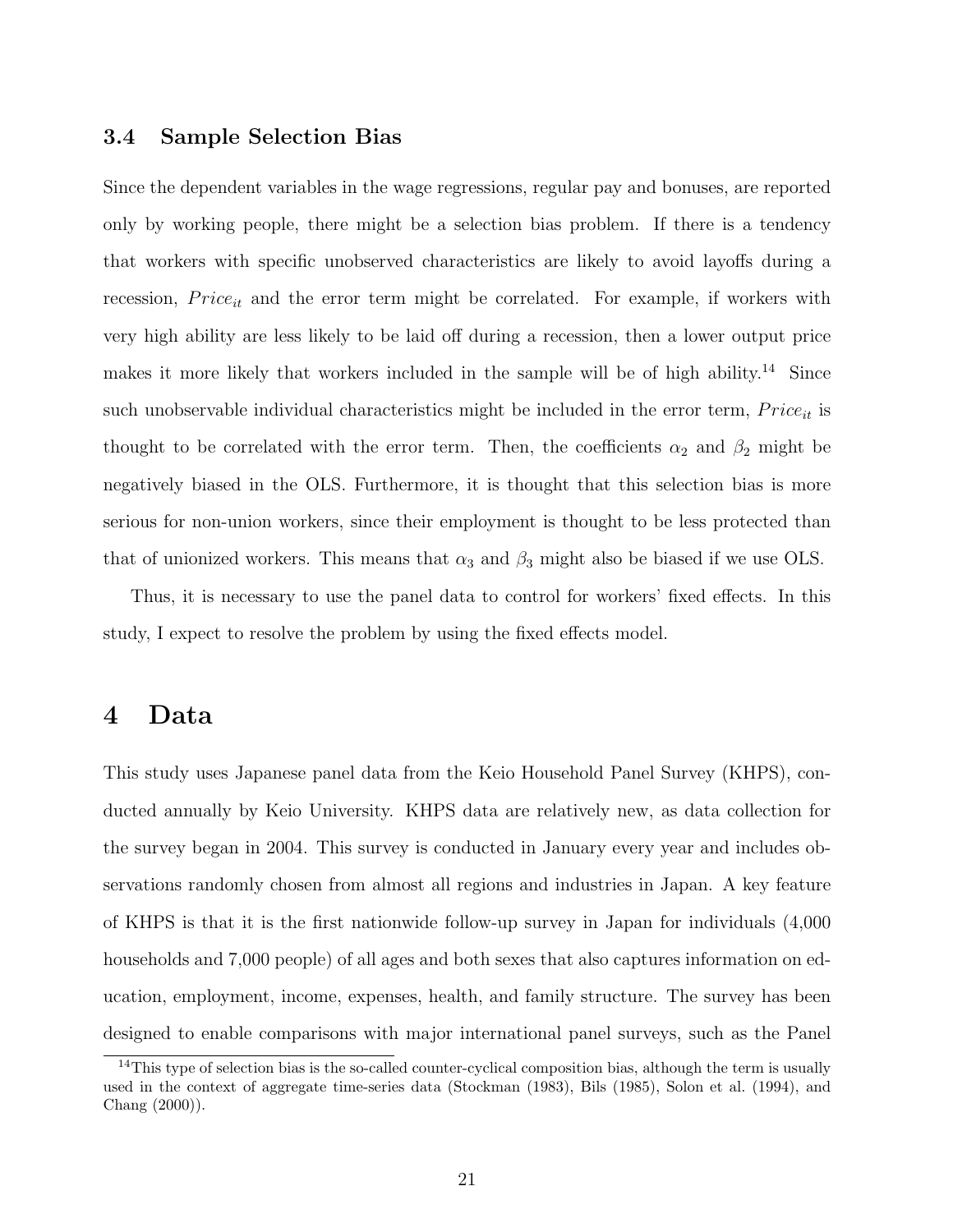Study of Income Dynamics (PSID) and European Community Household Panel (ECHP) survey.

The details of KHPS are as follows. Respondents for the first wave are men and women aged between 20 and 69, as of January 31, 2004, from across Japan. The first wave (2004) included 4,005 households; the second wave (2005) included 3,314 of the 4,005 households in the first wave; the third wave (2006), 2,887 households; and the fourth wave (2007), 2,643 households. The attrition rate from the first wave to the fourth wave is 34%. Although 1,419 new households were added to the samples in 2007, I do not use these households in this study.<sup>15</sup>

Industry-level CPIs are used as measures of the output price. Since KHPS records wage data from the previous year, the annual price indexes for the previous year are used as the independent variables in the wage regressions. Table 1 shows the changes in annual CPI for each industry during the period 2003–2006. CPI data are obtained from the Consumer Price Index data by the Statistics Bureau at the Ministry of Internal Affairs and Communications (Statistics Bureau, Ministry of Internal Affairs and Communications 2003-2006). To avoid a potential mismatch between the CPI data and the industry categories used in the survey, the service industry and the "financing and insurance" industry are excluded from the sample. In addition, because in many cases the outputs of the mining industries are used as intermediate goods traded between firms, the price index data in the Corporate Goods Price Index are used for the mining industry (Bank of Japan 2003-2006).

Table 2 contains descriptive statistics for the sample of layoff regression. Samples include only individuals who were working as of January in year t. Those represented in the first column are divided into two groups: those who left/changed their employer during the year t (shown in the second column) and those who continued with the same employer (shown in the third column). The layoff regression determines how the employment status and the output price at the beginning of year  $t$  affected the layoff probability during year  $t$ . Thus,

<sup>&</sup>lt;sup>15</sup>The data can be extended in a future study, as this survey will continue.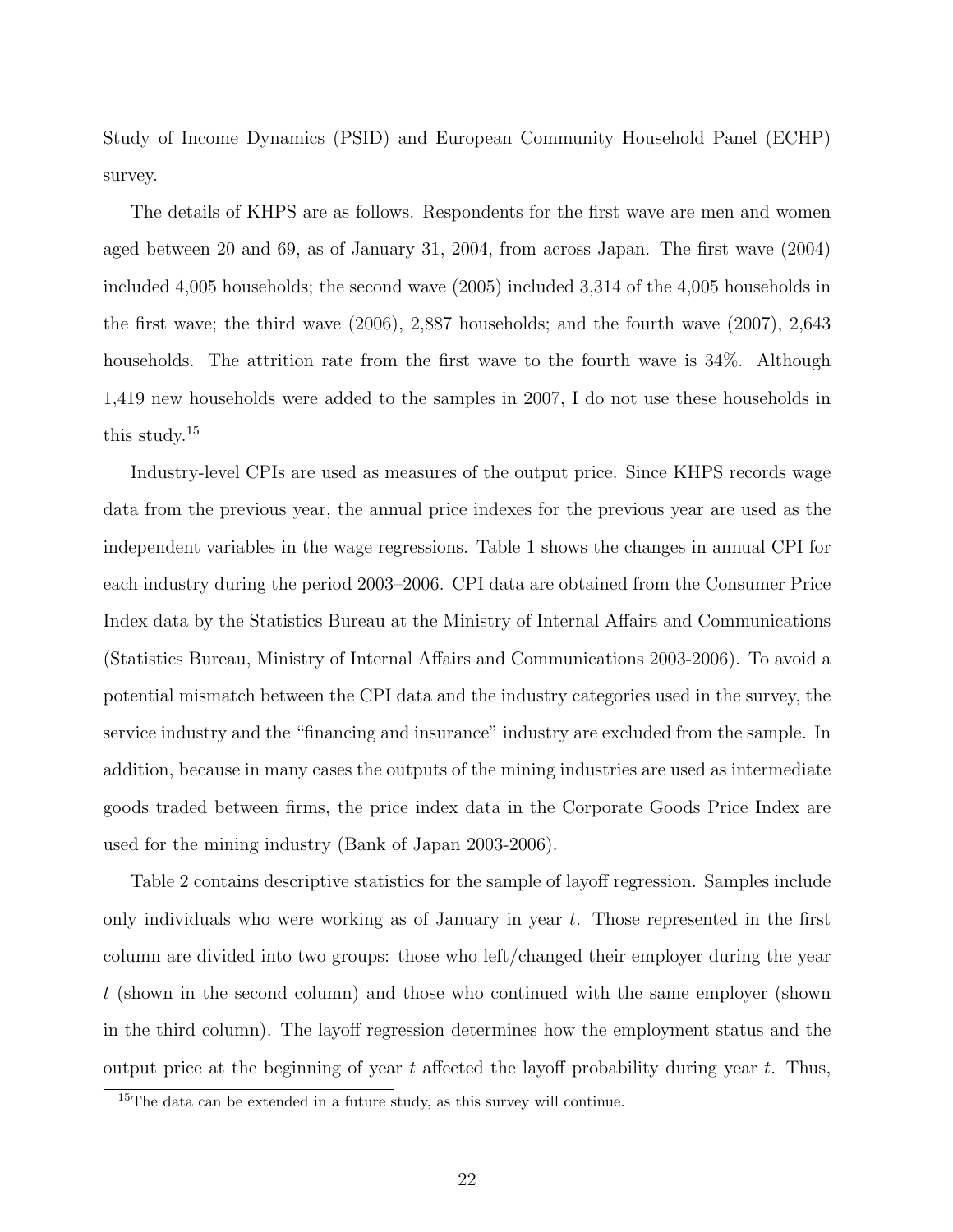Table 2 reports the characteristics of the workers (and employers) at the beginning of year  $t$ and the industry-level consumer price index during January. Because the survey asks about a change in employer during the previous year, information on a job change during year t can be obtained from the survey of year  $t + 1$ . In contrast, the characteristics of the workers (and the employers) at the beginning of year t are obtained from the survey of year t. To utilize both, the sample is restricted to individuals who participated in the survey for at least two straight years.

The average age of the participants is 46.04 years and 63% of the sample did not belong to any labor union. Individuals who left or changed their previous employer during year  $t$ comprise 5% of the sample, and approximately 20% of these left involuntarily. This category includes layoffs, dismissals, and other firm-related reasons, excluding bankruptcy. The criterion, "Years Needed to be Experienced," represents the average value of the answer to the question: "How long does it take for workers to feel they are experienced in your field?," and the average value is calculated for each industry  $\times$  occupation pair. The sample average of the answer to the question is 2.12 years. This measure is used to classify the sample into experienced workers and others.

Table 3 reports the descriptive statistics for the sample of wage regressions. In the wage regressions, observations are restricted to individuals who earned positive values of regular pay and bonuses.<sup>16</sup> In the estimation sample, the average monthly regular pay from 2003– 2006 is JPY 327,301 ( $\approx$ USD 3,273.01), while the average annual bonus for individuals who received a positive bonus amount is JPY 960,475 yen ( $\approx$ USD 9,604.75). These amounts become higher if we restrict the sample to experienced workers. To distinguish "experienced" worker groups from other workers, two criteria are used: tenure of three years and "Years Needed to be Experienced." According to the general survey on working conditions conducted in 2003, three years of tenure is the most common minimum length of tenure that

<sup>&</sup>lt;sup>16</sup>The reason why the layoff regression has more observations than the wage regressions is that only  $60\%$ of workers in the sample receive bonuses greater than zero. The samples are unified between the regular-pay and bonus-pay regressions, and accordingly, and thus the sample size for the regular-pay regression is also reduced.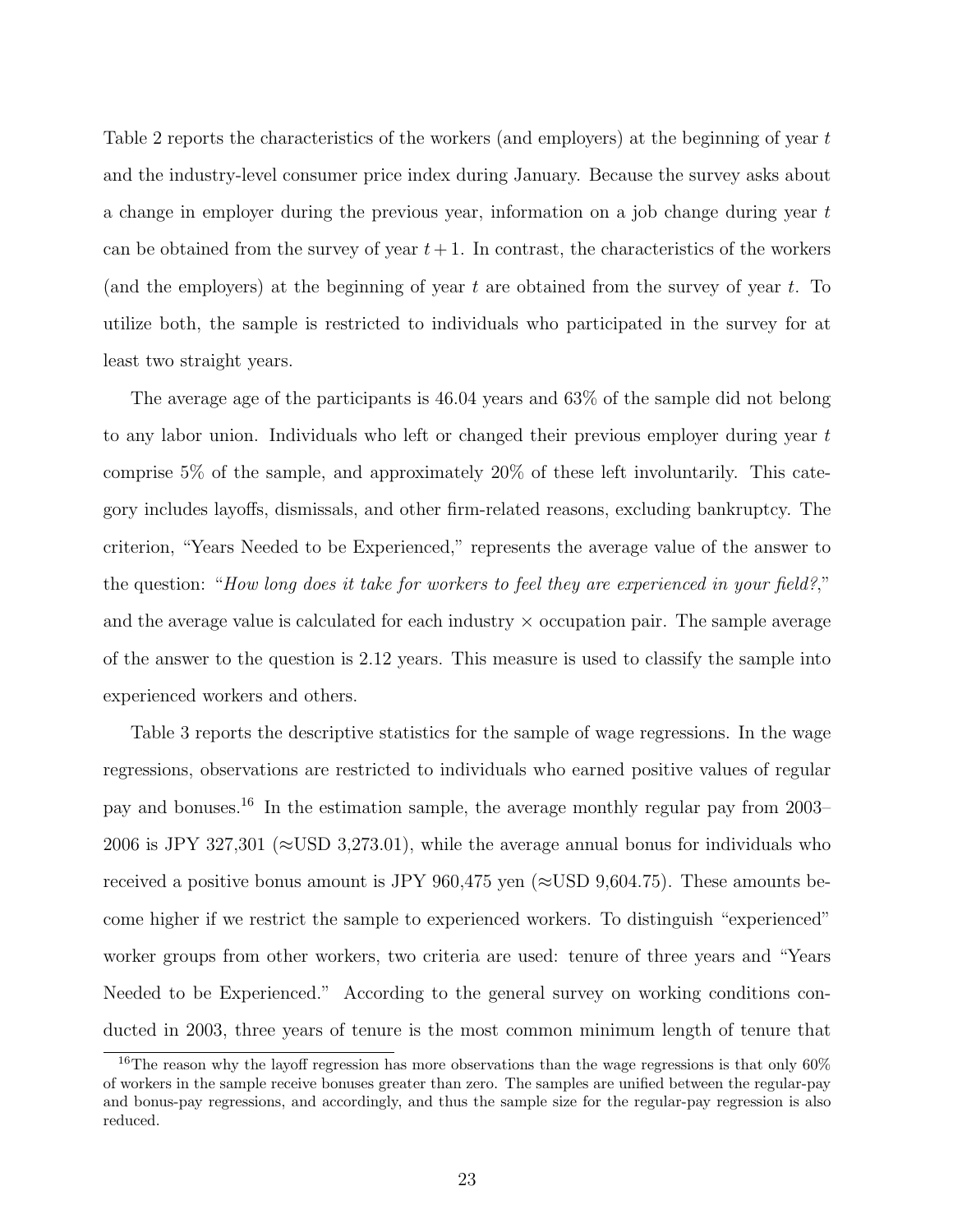is necessary for an employee to receive retirement allowances in Japan (Ministry of Health, Labor, and Welfare, Government of Japan 2003).<sup>17</sup> Thus, three years can serve as a useful threshold for classifying workers into "new" and "experienced" groups, because it becomes harder for a firm to lay workers off at a tenure of three years, at least in terms of costs.

The total annual bonus payment amounts to three times the employee's regular monthly pay. From this data, it can be confirmed that most employed workers in performance-pay jobs in Japan receive a substantial portion of their pay in the form of bonuses. This is consistent with the findings of previous studies that use other earning data.<sup>18</sup> Together with the fact that the amount paid as a bonus generally fluctuates, depending on the firm's and the worker's performance, this result implies an importance to assume performance-based pay rather than fixed wages, particularly for countries such as Japan.

# 5 Empirical Results

## 5.1 Layoff Regression Results

Table 4 presents the regression results of the layoff equation. The dependent variable is an indicator function that is 1 if the individual was laid-off or left his/her employer for firm-related reasons during year t. Individuals who were working at the beginning of year t are used for the sample. In this regression, layoff experience during year t is regressed on the industrial-level CPI during January, the non-union status dummy variable, and other worker characteristics at the beginning of the year. The other worker characteristics include

<sup>&</sup>lt;sup>17</sup>The minimum tenure required for an employee to receive retirement allowances differs between those laid off and those who quit. For layoffs, the minimum tenure required to receive a retirement allowance is less than 1 year for 12.2%, 1–2.9 years for 30.3%, 2–2.9 years for 11.1%, 3–3.9 years for 38.7%, 4–4.9 years for 1.1%, and more than 5 years for 6.2% of all firms. For instances of quitting, I omit the overall distribution of firms over the criteria, but the fraction of firms that set the minimum requirement of tenure in the 3–3.9 years category is 60%.

<sup>&</sup>lt;sup>18</sup>It is well known that the ratio of bonuses to total pay is traditionally higher in Japan than in other countries. Nakamura and Hubler (1998) show that the ratios of bonuses to regular pay in the 1980s were 0.317, 0.121, and 0.194 for Japan, Germany, and the U.S., respectively. According to Nakamura and Nakamura (1991), most employed workers in Japan are paid 25–33% of their total earnings in the form of bonus payments.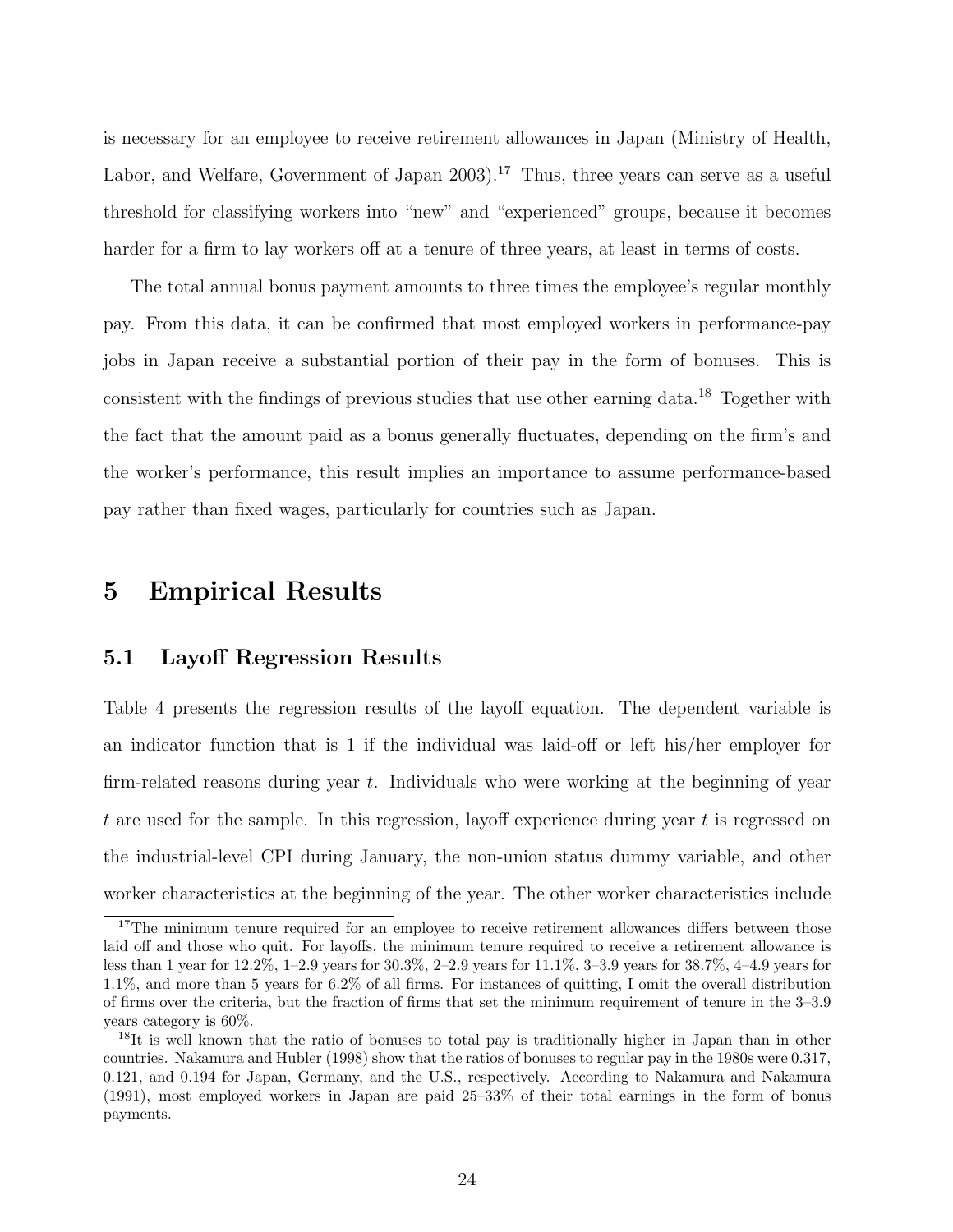the male dummy variable, the education dummy variables, potential experience in years (=age−6−education years) and its square, tenure and its square, the marital status dummy variable, the number of children, the logarithm of the firm size, year dummy variables, payment-type dummy variables, and industry dummy variables.

The estimates in Table 4 show that the effect of CPI on layoff experience is significant and negative in all columns. In other words, the data show that layoffs are more likely to occur during periods in which the output price is low, which is consistent with Propositions 3. This is also consistent with the findings of Bewley (1999), who shows that the majority of layoffs are implemented in response to reduced demand for labor because of a decline in product demand.

Columns 3 to 6 show the results of the layoff regression among experienced workers only. As discussed in Section 3, it is expected that the layoffs that occurred among experienced workers are likely to be performance-based. The estimates from these columns suggest the significant and positive effect of the non-union worker dummy on layoff experience. This is consistent with the prediction from Proposition 3, which states that performance-based layoffs are more likely to occur when the costs of performance-based layoffs are low. Thus, it is expected that the theoretical predictions concerning performance-based layoffs are true in the actual data.

# 5.2 Wage Regression Results

In the wage regressions, I use the same explanatory variables as in the layoff regression, with two exceptions. First, I include the interaction between non-union status and industrial-level CPI in the wage regressions. Second, the CPI used in the wage regressions is the annual CPI (by industry) rather than the CPI during January.

Although the theoretical implication with regard to the output prices refers to the firmspecific output price, wages are often indexed in terms of the overall price level as well, either formally or informally. To capture this widely observed practice, the year dummy variables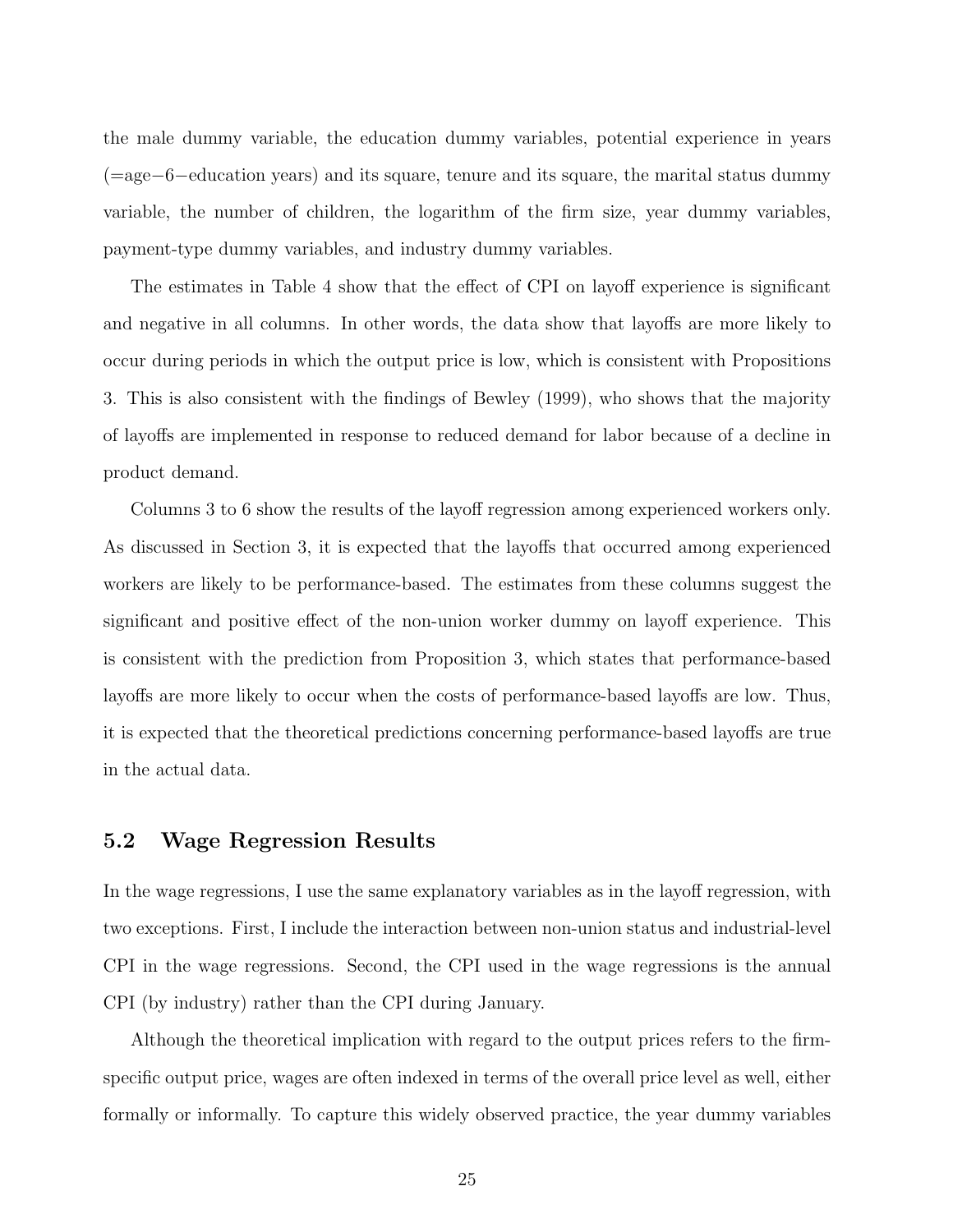are also included in the explanatory variables.

Table 5 reports the results of the regular pay regression. As discussed in Section 3.4, the OLS estimates might suffer from a sample selection bias. Thus, the FE estimates, and not the OLS estimates, should be taken as the more reliable results. The FE estimates indicate that the coefficient of the interaction term is significant and negative, which supports Proposition 4. In other words, the regular pay of experienced employees is less responsive to changes in the output price for non-union workers, whose layoffs are more likely to be based on performance. Together with the result from the layoff regression, which states that performance-based layoffs are likely to occur during a recession, we get that downward wage rigidity occurs during recessions in the presence of performance-based layoffs.

Table 6 presents the results of the bonus-pay regression. Although the OLS estimates suggest insignificant coefficients for CPI, we confirmed in Section 3.4 that the CPI coefficient could be negatively biased in the OLS regression because of the sample selection problem. Indeed, if we examine the FE estimates, the effect of CPI on bonuses becomes significant and positive for experienced workers. Thus, the results of the bonus regression are consistent with Proposition 2: the bonuses of experienced employees move in proportion to the output price.

These results from the wage regressions are consistent with Freeman and Weitzman (1989), who found that Japanese bonuses are far more procyclical than Japanese base wages.<sup>19</sup>

<sup>&</sup>lt;sup>19</sup>Freeman and Weitzman (1989) also found that base wages in Japan are negatively related to employment. The results obtained from Table 5 are also consistent with this finding, because in my study, base wages become downwardly rigid when employment shrinks as a result of layoffs. Consequently, this implies a negative relationship between base wages and employment. Moreover, Freeman and Weitzman (1989) found that bonuses are positively related to employment. Note that, in my study, I assume that bonuses are paid according to workers' levels of effort. As a result, they are set equal to the output price. Thus, although the model assumes the pay-for-performance bonus model, the results do not refute the positive correlation between the amount paid in bonuses and the firms' profits (or other variables that reflect the firms' profits, such as employment). Therefore, the findings here do not contradict those of Freeman and Weitzman (1989), which also analyzed the Japanese labor market.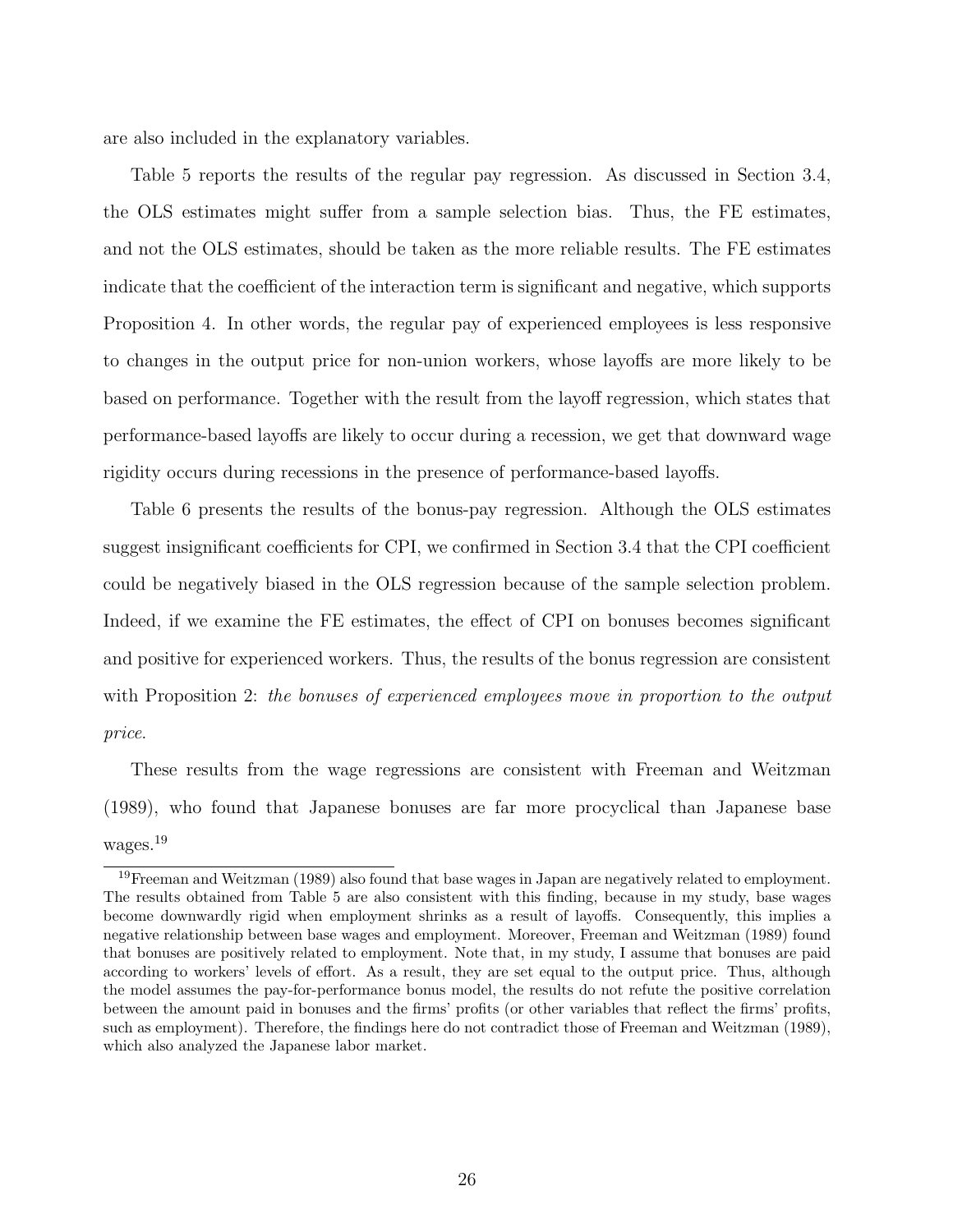# 6 Conclusion

This study provides a theoretical and empirical analysis of the effect of performance-based layoffs on wage rigidity in the context of performance pay. Given the findings of Bewley (1999) that performance-based layoffs frequently occur during a recession, especially for non-union workers, I constructed a theoretical model in which firms' layoff decisions depend on worker performance, and firms can decide how much weight to place on performance in the layoff decision. Thus, both the rules for layoffs and wages are endogenous in my model.

The main results obtained from the theoretical model are as follows: (a) Performancebased layoffs are more likely to occur when the layoff costs and the output price are low. (b) Experienced employees' regular pay is likely to be downwardly rigid during periods in which performance-based layoffs occur. (c) Bonuses move proportionally to the output price.

The reason for result (b) is important. Without the threat of layoffs, wages scheduled to be paid in the next period do not affect workers' current levels of effort because they will necessarily receive their wages without being laid off in the next period, regardless of their current effort level. Thus, the firm cannot control new employees' levels of effort using future wages, which results in lower, or at least less, downwardly rigid regular pay. In contrast, under the threat of layoffs, workers can receive the next period's wages only when they work hard in the current period and avoid layoffs in the next. Thus, the promise of higher wages in the next period means workers try harder to avoid being laid off, and so invest greater effort in their work. This gives the firm an incentive to raise the future regular pay to maintain workers' current levels of effort, which results in downwardly rigid regular pay for experienced employees, under the threat of layoffs.

The explanation underlying (c) is as follows. The lower value of productivity during a recession discourages firms from maintaining workers' current incentives at a higher level. This results in a bonus that moves in proportion to the output price.

The empirical analysis in this paper uses Japanese panel data from the Keio Household Panel Survey (KHPS). All empirical results confirmed the theoretical implications: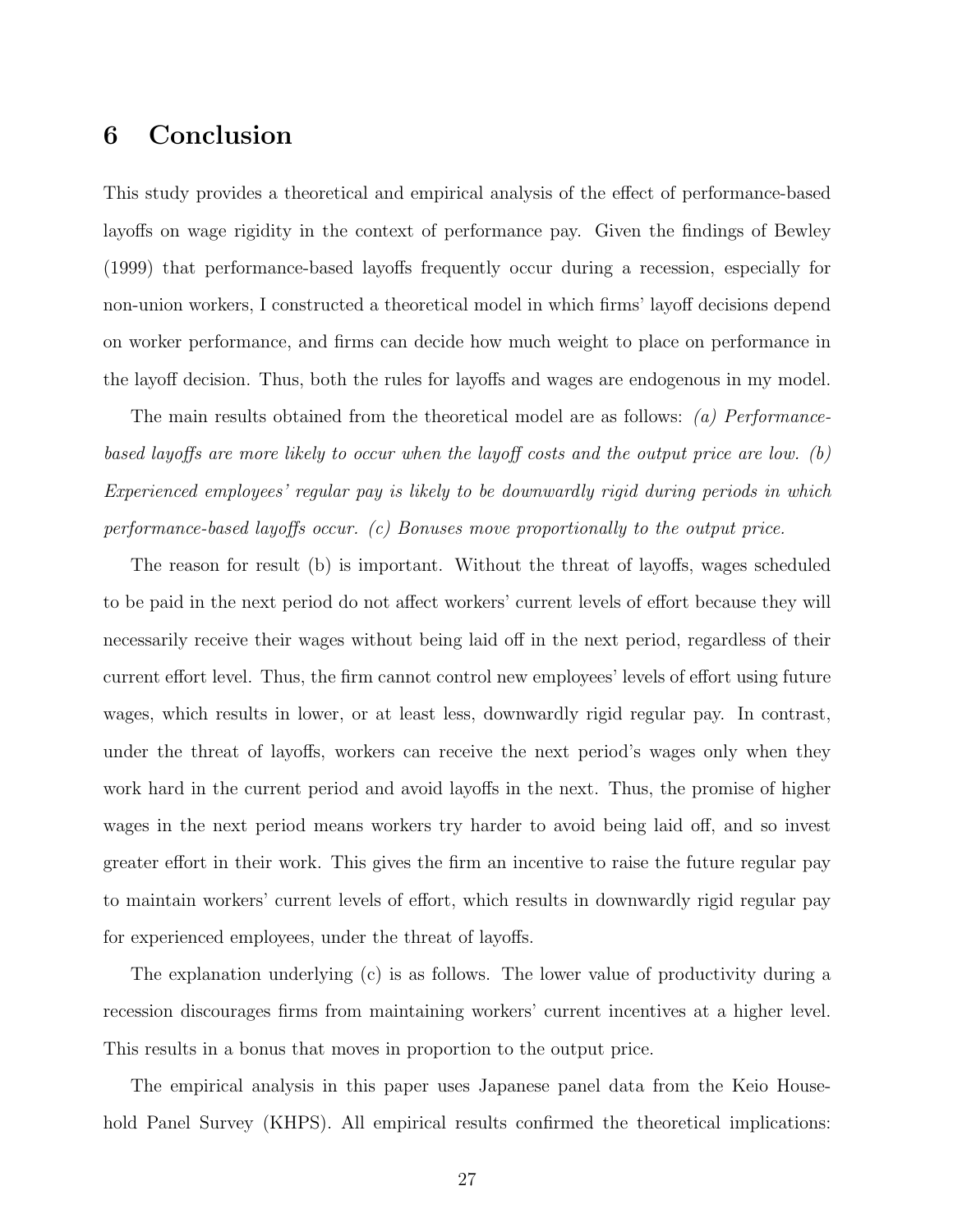performance-based layoffs are likely to occur for non-union workers and during a recession, and regular pay is likely to be downwardly rigid for non-union workers whose layoffs are more likely to be based on performance. Given that performance-based layoffs are likely to occur during a recession, the result concerning regular pay implies that downward wage rigidity occurs in such a situation. Furthermore, the bonus-pay regression confirmed that firms base their wages less on workers' performance during a recession by paying lower bonuses. As a result, wages during a recession become both "downwardly rigid" and "rigid" (inflexible) with respect to performance.

This explanation for wage rigidity is applicable particularly for non-union workers whose layoff decisions are likely to be performance-based and for countries such as Japan, where performance-based pay has been widely employed.

# References

- Abraham, K. G., Medoff, J. L., 1984. Length of service and layoffs in union and nonunion work groups. Industrial and Labor Relation Review 38 (1), 87–97.
- Baily, M. N., 1977. On the theory of layoffs and unemployment. Econometrica 45 (5), 1043– 1063.
- Bank of Japan, 2003-2006. Corporate goods price index: Long-term time-series data. Bank of Japan.
- Bewley, T. F., 1999. Why Wages Do Not Fall During a Recession. Harvard University Press.
- Bils, M. J., 1985. Real wages over the business cycles: Evidence from panel data. Journal of Political Economy 93 (4), 666–689.
- Brunello, G., 1991. Bonuses, wages and performance in Japan: Evidence from micro data. Ricerche Economiche 45, 377–395.
- Chang, Y., 2000. Wages, business cycles, and comparative advantage. Journal of Monetary Economics 46 (1), 143–171.
- Freeman, R. B., Weitzman, M. L., 1989. Bonuses and employment in Japan. NBER Working Paper (1878).
- Gibbons, R., Katz, L. F., 1991. Layoffs and lemons. Journal of Labor Economics 9 (4), 351–380.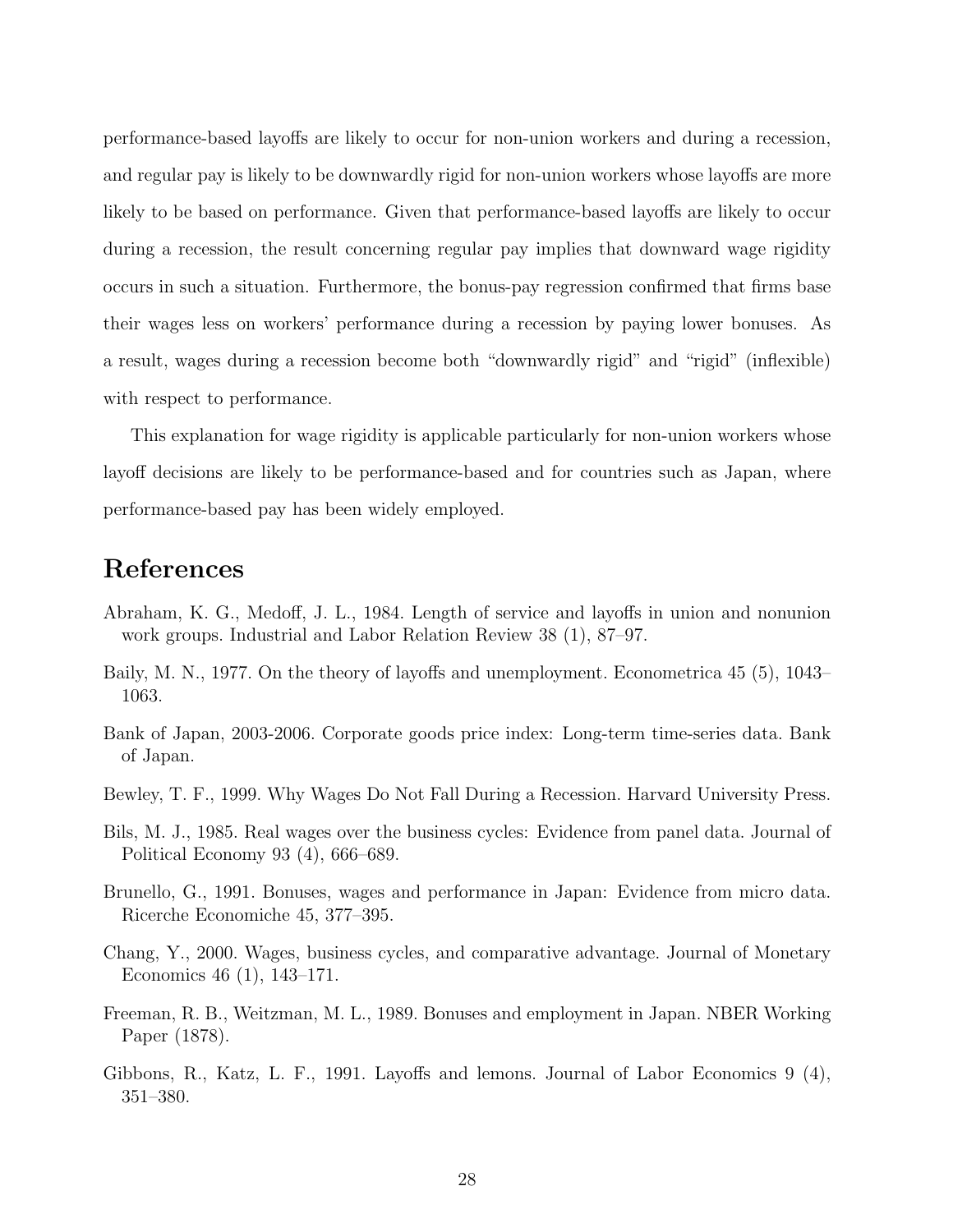- Grossman, G. M., 1983. Union wages, temporary layoffs, and seniority. American Economic Review 73 (3), 277–290.
- Ioannides, Y. M., Pissarides, C. A., 1983. Wages and employment with firm-specific seniority. Bell Journal of Economics. 14 (2), 573–580.
- Laing, D., 1994. Involuntary layoffs in a model with asymmetric information concerning worker ability. Review of Economic Studies 61 (2), 375–392.
- Lemieux, T., Macleod, W. B., Paren, D., 2009. Performance pay and wage inequality. Quarterly Journal of Economics 124 (1), 1–49.
- Macleod, W. B., Malcomson, J. M., Gomme, P., 1994. Labor turnover and the natural rate of unemployment: Efficiency wage vs frictional unemployment. Journal of Labor Economics 12 (2), 276–315.
- Ministry of Health, Labor, and Welfare, Government of Japan, 2003. General survey on working conditions 2003. In Japanese.
- Nakamura, M., Hubler, O., 1998. The bonus share of flexible pay in Germany, Japan and the US: Some empirical regularities. Japan and the World Economy 10 (2), 221–232.
- Nakamura, M., Nakamura, A., 1991. Risk behavior and the determinants of bonus versus regular pay in Japan. Journal of the Japanese and International Economies 5 (2), 140–159.
- Nosal, E., 1990. Incomplete insurance contracts and seniority layoff rules. Economica 57 (228), 423–438.
- Ohashi, I., 1989. On the determinants of bonuses and basic wages in large Japanese firms. Journal of the Japanese and International Economies 3 (4), 451–479.
- Reagan, P. B., 1992. On-the-job training, layoff by inverse seniority, and the. incidence of unemployment. Journal of Economics and Business 44 (4), 317–324.
- Shapiro, C., Stiglitz, J. E., 1984. Equilibrium unemployment as a worker discipline device. American Economic Review 74 (2), 433–444.
- Solon, G., Barsky, R., Parker, J. A., 1994. Measuring the cyclicality of real wages: How important is compositional bias? Quarterly Journal of Economics 109 (1), 587–616.
- Sparks, R., 1986. A model of involuntary unemployment and wage rigidity: Worker incentives and the threat of dismissal. Journal of Labor Economics 4 (4), 560–581.
- Statistics Bureau, Ministry of Internal Affairs and Communications, 2003-2006. Annual report on the consumer price index. Statistics Bureau, Ministry of Internal Affairs and Communications.
- Stockman, A. C., 1983. Aggregation bias and the cyclical behavior of real wages. mimeo, University of Rochester.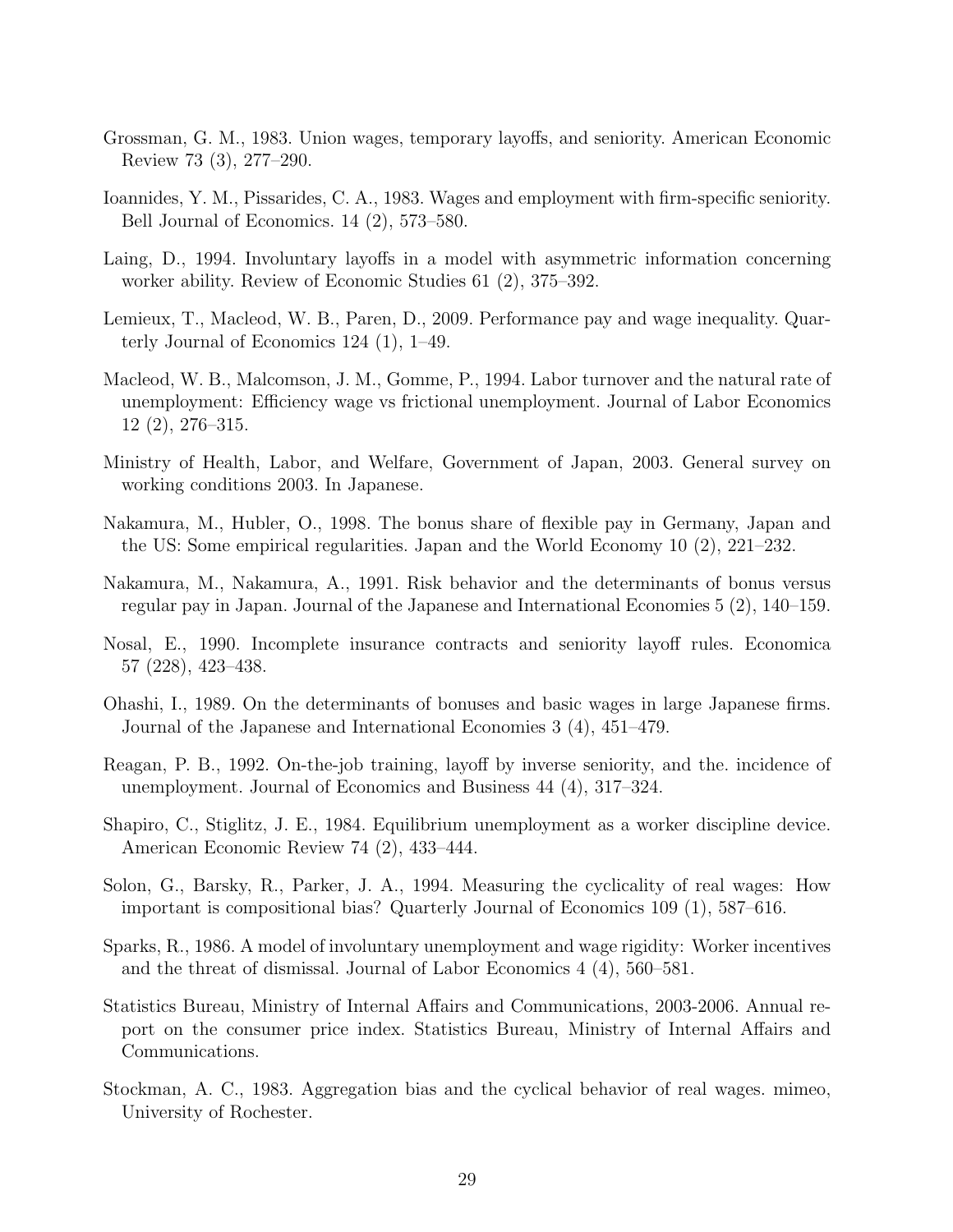- Strand, J., 1991. Unemployment and wages under worker moral hazard with firm-specific cycles. International Economic Review 32 (2), 601–612.
- Strand, J., 1992. Business cycles with worker moral hazard. European Economic Review 36 (6), 1291–1303.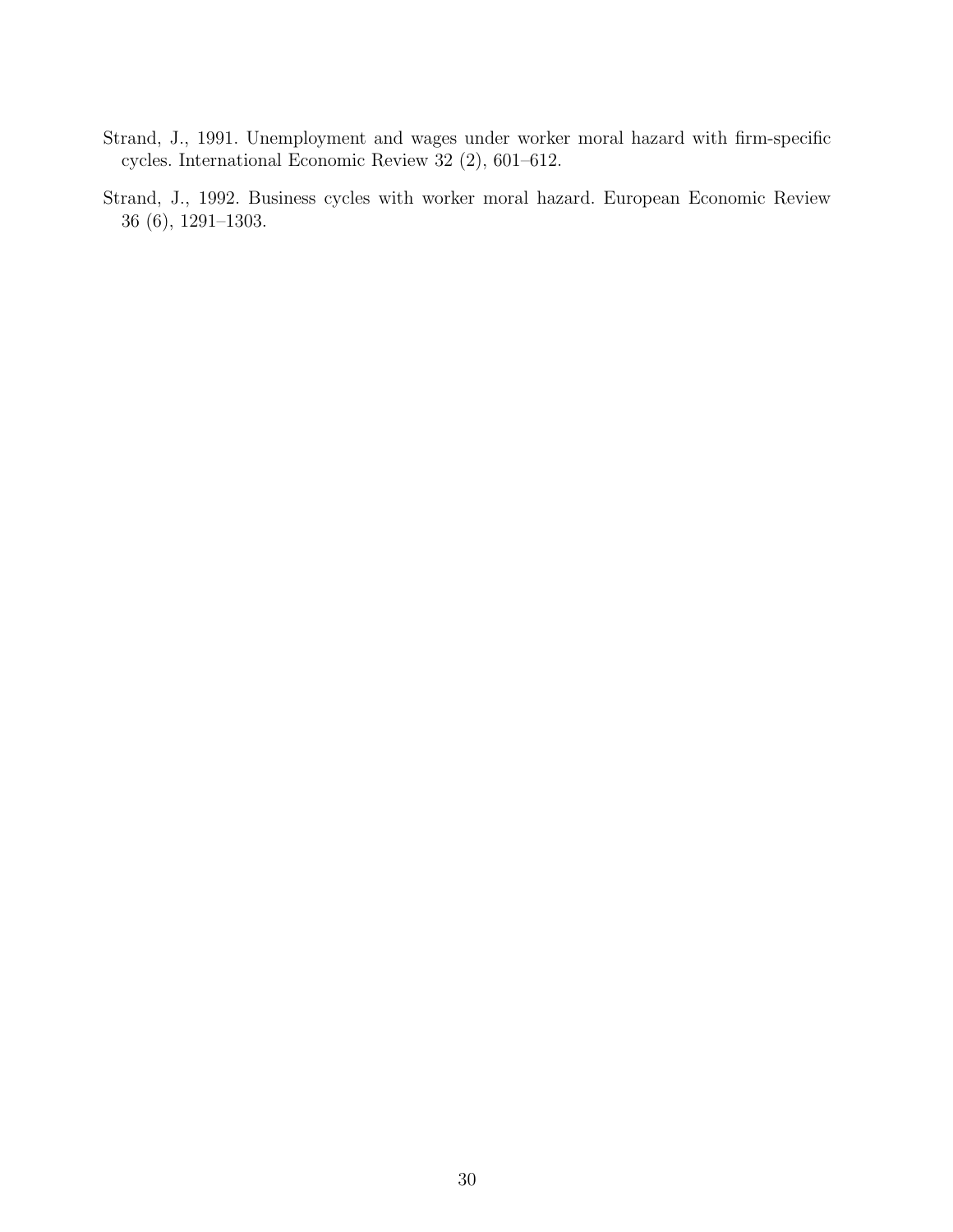| Industry $\setminus$<br>Year             | 2003  | 2004  | 2005  | 2006  |
|------------------------------------------|-------|-------|-------|-------|
| Agriculture                              | 99.6  | 103.2 | 100.0 | 102.0 |
| Communications                           | 108.6 | 107.3 | 100.0 | 96.4  |
| Construction                             | 100.6 | 100.3 | 100.0 | 100.3 |
| Electricity, Gas, Heat Supply, and Water | 99.1  | 99.2  | 100.0 | 103.6 |
| Fishery and Forestry                     | 99.6  | 103.2 | 100.0 | 102.0 |
| Manufacturing                            | 100.2 | 100.3 | 100.0 | 100.6 |
| Mining                                   | 99.5  | 99.6  | 100.0 | 101.0 |
| Real Estate                              | 100.3 | 100.1 | 100.0 | 100.0 |
| Transport                                | 100.0 | 100.0 | 100.0 | 99.6  |
| Wholesale and Retail Trade               | 100.2 | 100.3 | 100.0 | 100.6 |

Table 1: Changes in CPI by Industry

Note: The base year for CPI is 2005, and the CPI for 2005 is fixed at 100 for each industry. The CPI data is obtained from the Consumer Price Index data by the Statistics Bureau at the Ministry of Internal Affairs and Communications (Statistics Bureau, Ministry of Internal Affairs and Communications 2003-2006). To avoid a potential mismatch between the CPI data and the industry categories used in the survey, the service industry and the "financing and insurance" industry are excluded from the sample. The price index for the mining industry is obtained from the price index data in the Corporate Goods Price Index (Bank of Japan 2003-2006).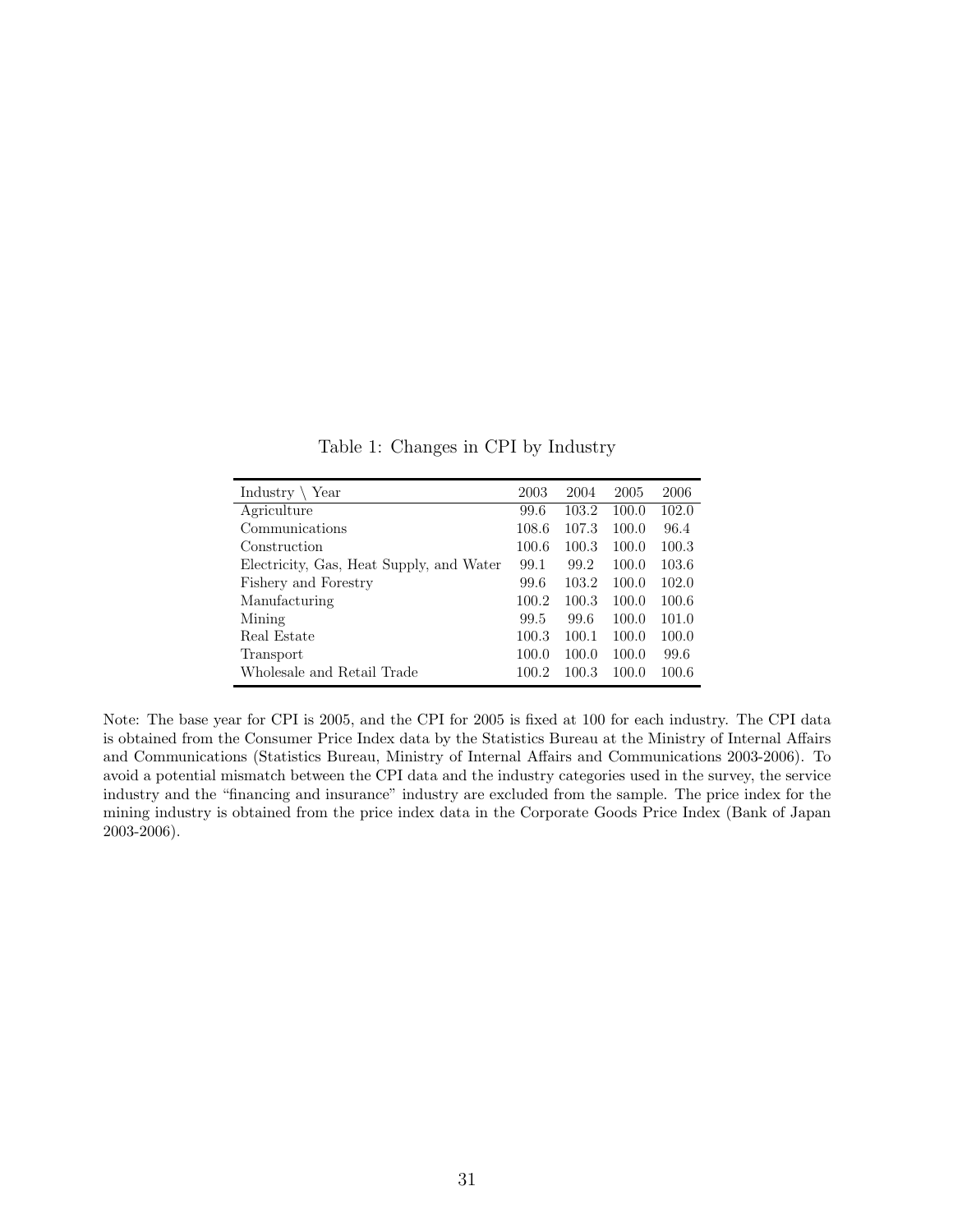|                                      |          | Left Employer   | No Change   |
|--------------------------------------|----------|-----------------|-------------|
|                                      | All      | during Year $t$ | in Employer |
| CPI by industry                      | 100.18   | 100.09          | 100.18      |
|                                      | (0.96)   | (0.89)          | (0.96)      |
| Age                                  | 46.04    | 41.70           | 46.26       |
|                                      | (11.53)  | (11.83)         | (11.47)     |
| Tenure                               | 13.82    | 6.14            | 14.20       |
|                                      | (11.81)  | (8.90)          | (11.81)     |
| Number of Children                   | 1.49     | 1.41            | 1.49        |
|                                      | (1.09)   | (1.14)          | (1.09)      |
| Years Needed to be Experienced       | 2.12     | 1.98            | 2.13        |
|                                      | (1.19)   | (1.00)          | (1.20)      |
| Firm Size                            | 202.42   | 166.88          | 204.16      |
|                                      | (206.62) | (185.12)        | (207.48)    |
| Male                                 | 0.69     | 0.59            | 0.70        |
| Married                              | 0.85     | 0.75            | 0.86        |
| Non-union Worker                     | 0.63     | 0.79            | 0.62        |
| Change/Left Employer during Year $t$ | 0.05     | 1.00            | 0.00        |
| Involuntary Leave                    | 0.01     | 0.17            | 0.00        |
| <b>Education Dummy Variables</b>     |          |                 |             |
| Junior High School                   | 0.10     | 0.06            | 0.10        |
| High School                          | 0.53     | 0.58            | 0.53        |
| Junior College                       | 0.10     | 0.12            | 0.10        |
| University                           | 0.25     | 0.22            | 0.25        |
| Graduate School                      | 0.01     | 0.01            | 0.01        |
| <b>Payment-Type Dummy Variables</b>  |          |                 |             |
| Paid Monthly                         | 0.73     | 0.57            | 0.74        |
| Paid Weekly                          | 0.00     | 0.00            | 0.00        |
| Paid Daily                           | 0.07     | 0.08            | 0.07        |
| Paid Hourly                          | 0.15     | 0.29            | 0.14        |
| Paid Yearly                          | 0.05     | 0.06            | 0.05        |
| Observations                         | 4638     | 217             | 4421        |

Table 2: Descriptive Statistics for the Estimation Sample of Layoff Regression

Note: Column 1 contains the descriptive statistics for individuals who were working as of January in year t. Those represented in Column 1 are divided into two groups: those who left/changed their employer during year t (Column 2) and those who continued with the same employer (Column 3). "Involuntary Leave" is a dummy variable that is 1 if the individual was laid off or left his/her employer due to some reason on the firm's side during year t. CPI is the industry-level consumer price index during January of each year. The CPI for January 2005 is fixed at 100 for each industry. "Years Needed to be Experienced" represents the average length of years it takes for workers to feel they are experienced in their field, and the average value is calculated for each industry  $\times$  occupation pair. To avoid a potential mismatch between CPI data and the industry categories used in the survey, the service industry and the "financing and insurance" industry are excluded from the sample.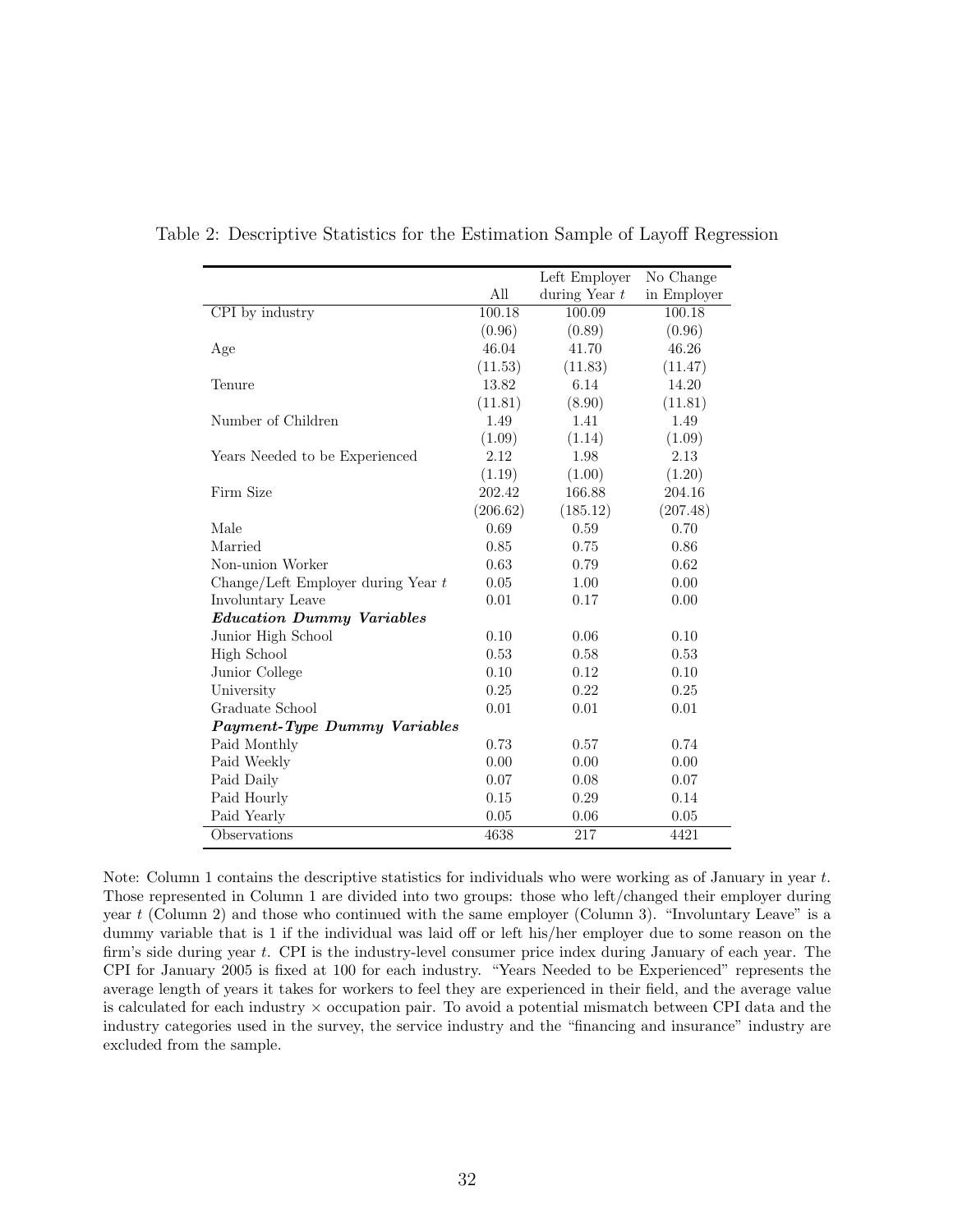|                                               | All Workers |                 | <b>Experienced Workers</b> |  |  |
|-----------------------------------------------|-------------|-----------------|----------------------------|--|--|
|                                               |             | Tenure> X Years | Tenure>Three Years         |  |  |
| Regular Pay (100 yen $\approx$ 1 USD / month) | 3273.01     | 3348.66         | 3442.42                    |  |  |
|                                               | (1776.72)   | (1788.03)       | (1802.16)                  |  |  |
| Bonus (100 yen $\approx$ 1 USD / year)        | 9604.75     | 10068.96        | 10514.09                   |  |  |
|                                               | (9277.52)   | (9413.45)       | (9525.70)                  |  |  |
| CPI by industry                               | 100.45      | 100.43          | 100.44                     |  |  |
|                                               | (1.51)      | (1.44)          | (1.47)                     |  |  |
| Age                                           | 45.03       | 45.61           | 45.98                      |  |  |
|                                               | (10.68)     | (10.46)         | (10.29)                    |  |  |
| Tenure                                        | 15.13       | 16.60           | 17.49                      |  |  |
|                                               | (11.28)     | (10.86)         | (10.55)                    |  |  |
| Number of Children                            | 1.49        | 1.52            | 1.55                       |  |  |
|                                               | (1.06)      | (1.05)          | (1.05)                     |  |  |
| Years Needed to be Experienced $(X)$          | 2.19        | 2.15            | 2.24                       |  |  |
|                                               | (1.21)      | (1.20)          | (1.23)                     |  |  |
| Firm Size                                     | 273.13      | 277.86          | 281.22                     |  |  |
|                                               | (204.70)    | (204.06)        | (204.33)                   |  |  |
| Male                                          | 0.77        | 0.78            | 0.80                       |  |  |
| Married                                       | 0.86        | 0.88            | 0.89                       |  |  |
| Non-union Worker                              | 0.62        | 0.61            | 0.60                       |  |  |
| <b>Education Dummy Variables</b>              |             |                 |                            |  |  |
| Junior High School                            | 0.07        | 0.07            | 0.07                       |  |  |
| High School                                   | 0.53        | 0.53            | 0.52                       |  |  |
| Junior College                                | 0.10        | 0.10            | 0.10                       |  |  |
| University                                    | 0.28        | 0.28            | 0.29                       |  |  |
| Graduate School                               | 0.02        | $0.02\,$        | 0.02                       |  |  |
| Payment-Type Dummy Variables                  |             |                 |                            |  |  |
| Paid Monthly                                  | 0.86        | 0.87            | 0.88                       |  |  |
| Paid Weekly                                   | 0.00        | 0.00            | 0.00                       |  |  |
| Paid Daily                                    | 0.04        | 0.04            | 0.04                       |  |  |
| Paid Hourly                                   | 0.08        | 0.07            | 0.06                       |  |  |
| Paid Yearly                                   | 0.02        | 0.02            | 0.02                       |  |  |
| Observations                                  | 3748        | 3389            | 3194                       |  |  |

Table 3: Descriptive Statistics for the Estimation Sample of Wage Regression

Note: Observations are restricted to those who earned positive values of regular pay and bonuses. For "experienced" worker groups, two criteria are used: those whose length of tenure is longer than X years and those whose tenure is longer than three years, where X represents the average length of years it takes for workers to feel they are experienced in their field (by industry). CPI is the annual industry-level consumer price index in Table 1.A.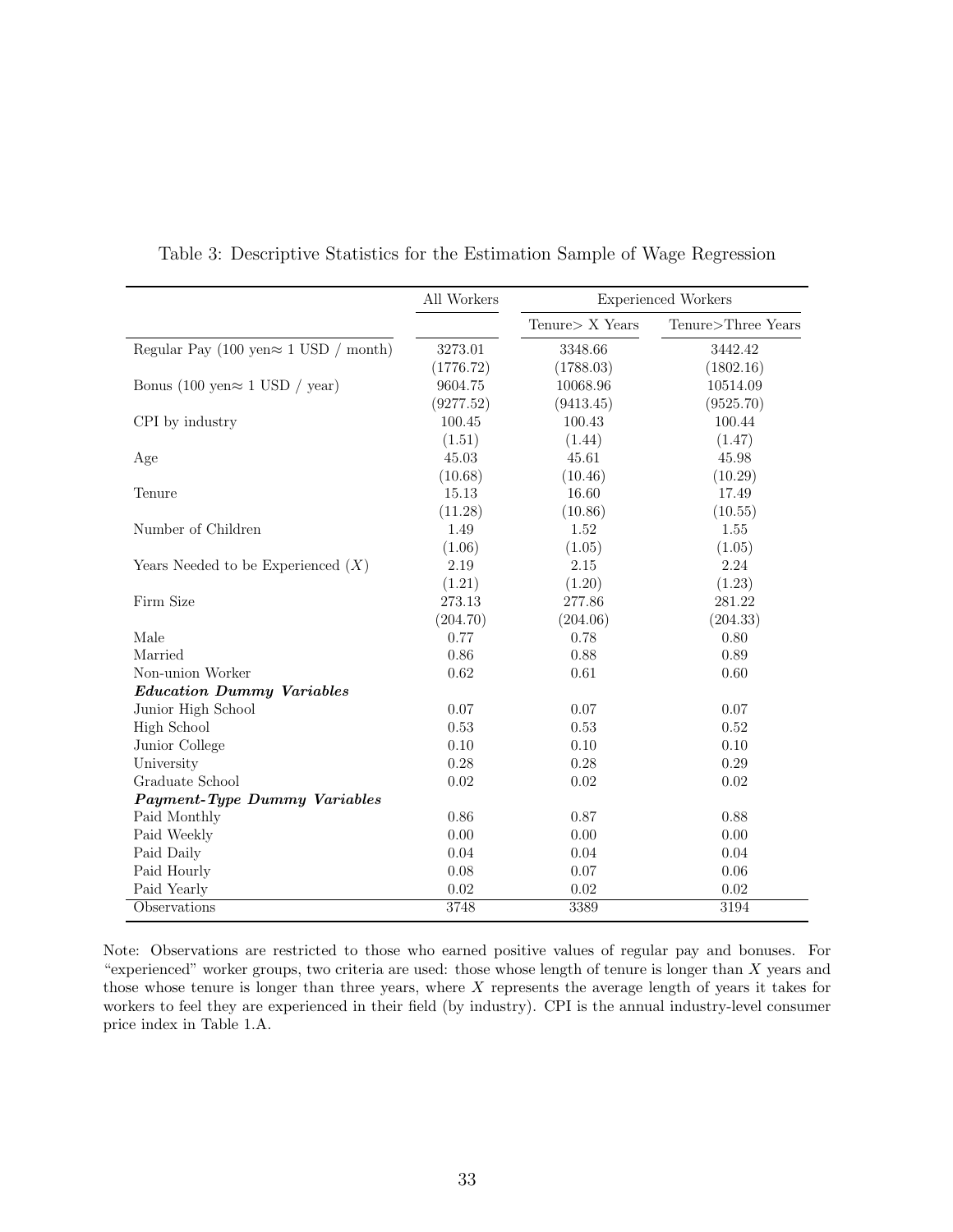|                             | (1)       | (2)         | (3)                  | (4)                                   | (5)       | (6)       |  |
|-----------------------------|-----------|-------------|----------------------|---------------------------------------|-----------|-----------|--|
| Dependent Variable:         |           | All Workers |                      | <b>Experienced Workers</b>            |           |           |  |
| Involuntary Leave=1         |           |             |                      | Tenure> X Years<br>Tenure>Three Years |           |           |  |
| <b>CPI</b>                  | $-0.0052$ | $-0.0055$   | $-0.0046$            | $-0.0043$                             | $-0.0037$ | $-0.0030$ |  |
|                             | (0.0014)  | (0.0012)    | (0.0020)             | (0.0017)                              | (0.0018)  | (0.0016)  |  |
| Non-union Worker            | 0.0011    | 0.0011      | 0.0015               | 0.0015                                | 0.0019    | 0.0019    |  |
|                             | (0.0009)  | (0.0009)    | (0.0007)             | (0.0007)                              | (0.0006)  | (0.0006)  |  |
| Male                        | 0.0003    | 0.0003      | 0.00002              | 0.00002                               | 0.0003    | 0.0003    |  |
|                             | (0.0023)  | (0.0023)    | (0.0015)             | (0.0016)                              | (0.0016)  | (0.0016)  |  |
| High School                 | $-0.0045$ | $-0.0045$   | $-0.0035$            | $-0.0034$                             | $-0.0058$ | $-0.0057$ |  |
|                             | (0.0012)  | (0.0011)    | (0.0015)             | (0.0015)                              | (0.0020)  | (0.0020)  |  |
| Junior College              | $-0.0017$ | $-0.0017$   | $-0.0013$            | $-0.0013$                             | $-0.0022$ | $-0.0021$ |  |
|                             | (0.0009)  | (0.0009)    | (0.0007)             | (0.0007)                              | (0.0006)  | (0.0006)  |  |
| University                  | $-0.0020$ | $-0.0020$   | $-0.0011$            | $-0.0011$                             | $-0.0025$ | $-0.0025$ |  |
|                             | (0.0009)  | (0.0009)    | (0.0008)             | (0.0008)                              | (0.0009)  | (0.0009)  |  |
| Graduate School             | 0.0041    | 0.0040      | 0.0109               | 0.0110                                | 0.0015    | 0.0016    |  |
|                             | (0.0097)  | (0.0094)    | (0.0157)             | (0.0157)                              | (0.0056)  | (0.0057)  |  |
| Experience                  | 0.0004    | 0.0004      | 0.0004               | 0.0004                                | 0.0006    | 0.0006    |  |
|                             | (0.0002)  | (0.0002)    | (0.0001)             | (0.0001)                              | (0.0003)  | (0.0003)  |  |
| $\text{Experience}^2/100$   | $-0.0006$ | $-0.0006$   | $-0.0007$            | $-0.0007$                             | $-0.0010$ | $-0.0010$ |  |
|                             | (0.0003)  | (0.0003)    | (0.0002)             | (0.0002)                              | (0.0004)  | (0.0004)  |  |
| Tenure                      | $-0.0007$ | $-0.0007$   | $-0.0003$            | $-0.0003$                             | $-0.0003$ | $-0.0003$ |  |
|                             | (0.0001)  | (0.0001)    | (0.0002)             | (0.0002)                              | (0.0002)  | (0.0002)  |  |
| $T$ enure <sup>2</sup> /100 | 0.0012    | 0.0012      | 0.0006               | 0.0006                                | 0.0006    | 0.0006    |  |
|                             | (0.0003)  | (0.0003)    | (0.0004)             | (0.0004)                              | (0.0004)  | (0.0004)  |  |
| Married                     | $-0.0062$ | $-0.0061$   | $-0.0056$            | $-0.0056$                             | $-0.0033$ | $-0.0033$ |  |
|                             | (0.0039)  | (0.0039)    | (0.0044)             | (0.0045)                              | (0.0047)  | (0.0046)  |  |
| Number of Children          | 0.0007    | 0.0007      | 0.0007               | 0.0006                                | 0.0001    | 0.0001    |  |
|                             | (0.0005)  | (0.0005)    | (0.0006)             | (0.0006)                              | (0.0006)  | (0.0006)  |  |
| ln(Firm Size)               | $-0.0004$ | $-0.0004$   | 0.0001               | 0.0001                                | 0.0002    | 0.0001    |  |
|                             | (0.0003)  | (0.0003)    | (0.0002)             | (0.0002)                              | (0.0002)  | (0.0002)  |  |
| Year Dummies                | $\rm No$  | Yes         | No                   | Yes                                   | No        | Yes       |  |
| Payment-Type Dummies        | Yes       | Yes         | Yes                  | Yes                                   | Yes       | Yes       |  |
| <b>Industry Dummies</b>     | Yes       | Yes         | $\operatorname{Yes}$ | Yes                                   | Yes       | Yes       |  |
| R-squared                   | 0.1264    | 0.1267      | 0.1694               | 0.1697                                | 0.1683    | 0.1707    |  |
| Observations                | 4638      | 4638        | 3686                 | 3686                                  | 3410      | 3410      |  |

Table 4: Layoff Regression (Probit)

Note: Marginal effects evaluated at the sample mean are reported. Standard errors, clustered at industry levels, are in parentheses under the regression coefficients. For "experienced" worker groups, two criteria are used: those whose length of tenure is longer than X years and those whose tenure is longer than three years, where X represents the average length of years it takes for workers to feel they are experienced in their field (by industry  $\times$  occupation pair). The dependent variable is an indicator function that is 1 if the individual was laid off or left his/her employer due to some reason on the firm's side during year t. Individuals who were working at the beginning of year  $t$  are used for the sample. All explanatory variables represent information reported at the beginning of year t. The reference group for the education dummy variables is "Junior High School." CPI is the industry-level consumer price index during January of each year. The base year for CPI is 2005, and the CPI for January 2005 is fixed at 100 for each industry.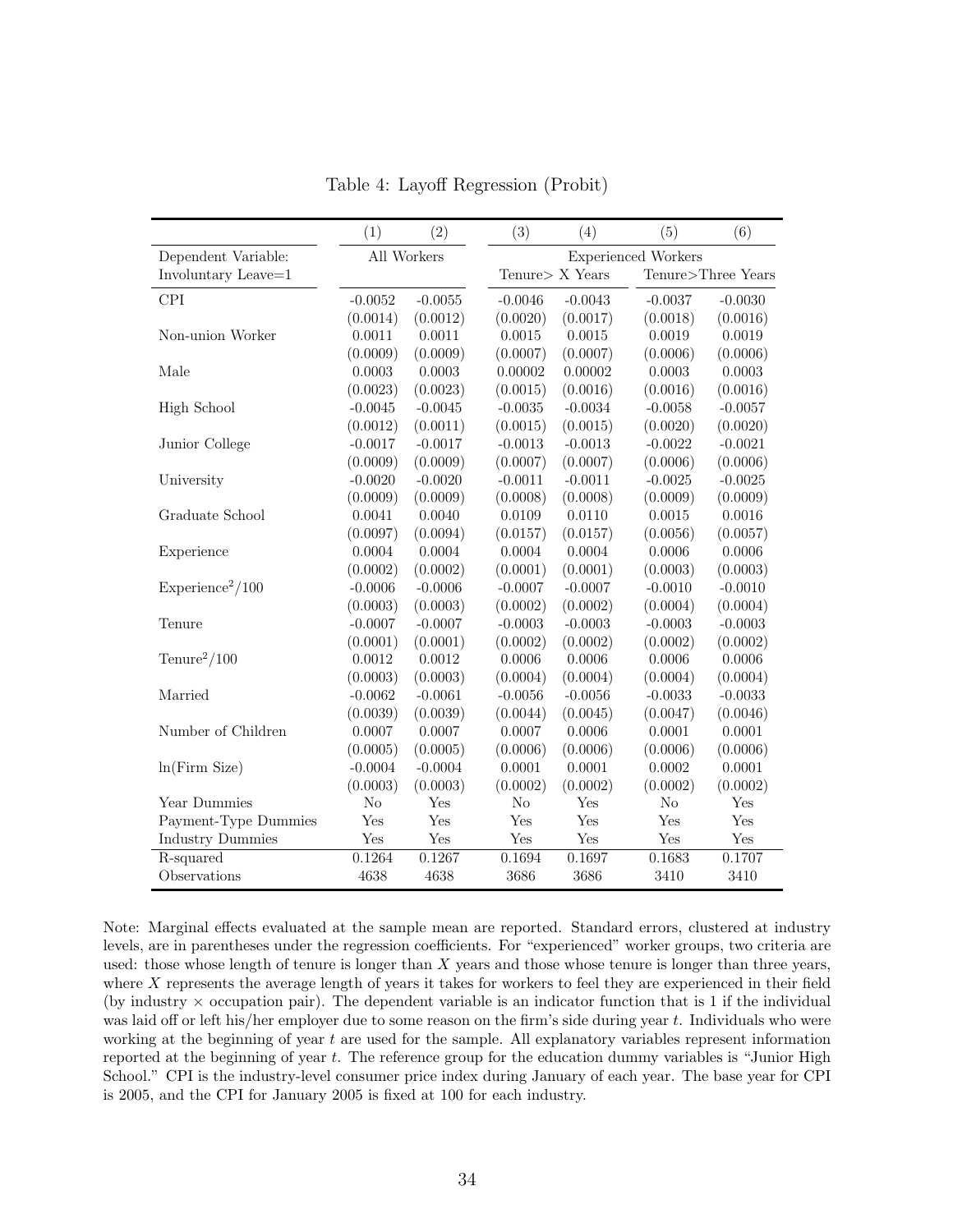|                             | (1)        | (2)            | (3)                        | (4)             | (5)                | (6)      |  |
|-----------------------------|------------|----------------|----------------------------|-----------------|--------------------|----------|--|
| Dependent Variable:         |            | All Workers    | <b>Experienced Workers</b> |                 |                    |          |  |
| ln (Regular Pay)            |            |                |                            | Tenure> X Years | Tenure>Three Years |          |  |
|                             | <b>OLS</b> | $\rm FE$       | <b>OLS</b><br>$\rm FE$     |                 | <b>OLS</b>         | FE       |  |
| <b>CPI</b>                  | 0.004      | 0.004          | 0.004                      | 0.004           | 0.002              | 0.004    |  |
|                             | (0.002)    | (0.001)        | (0.003)                    | (0.001)         | (0.003)            | (0.001)  |  |
| Non-union Worker            | 0.448      | 0.676          | 0.430                      | 0.496           | 0.162              | 0.585    |  |
|                             | (0.408)    | (0.208)        | (0.436)                    | (0.140)         | (0.432)            | (0.118)  |  |
| CPI-Non-union Worker        | $-0.004$   | $-0.007$       | $-0.004$                   | $-0.005$        | $-0.001$           | $-0.006$ |  |
|                             | (0.004)    | (0.002)        | (0.004)                    | (0.001)         | (0.004)            | (0.001)  |  |
| Male                        | 0.578      |                | 0.581                      |                 | 0.581              |          |  |
|                             | (0.029)    |                | (0.025)                    |                 | (0.025)            |          |  |
| High School                 | 0.032      | $\overline{a}$ | 0.025                      | $\overline{a}$  | 0.041              |          |  |
|                             | (0.022)    |                | (0.024)                    |                 | (0.023)            |          |  |
| Junior College              | 0.093      |                | 0.097                      |                 | 0.122              |          |  |
|                             | (0.031)    |                | (0.033)                    |                 | (0.037)            |          |  |
| University                  | 0.201      |                | 0.184                      |                 | 0.204              |          |  |
|                             | (0.033)    |                | (0.039)                    |                 | (0.039)            |          |  |
| Graduate School             | 0.387      |                | 0.384                      |                 | 0.405              |          |  |
|                             | (0.082)    |                | (0.078)                    |                 | (0.072)            |          |  |
| Experience                  | 0.030      | 0.066          | 0.030                      | 0.062           | 0.029              | 0.060    |  |
|                             | (0.003)    | (0.013)        | (0.002)                    | (0.018)         | (0.003)            | (0.016)  |  |
| $Experience^2/100$          | $-0.058$   | $-0.062$       | $-0.061$                   | $-0.054$        | $-0.057$           | $-0.051$ |  |
|                             | (0.008)    | (0.014)        | (0.006)                    | (0.024)         | (0.005)            | (0.021)  |  |
| Tenure                      | 0.018      | $\rm 0.012$    | 0.019                      | $-0.073$        | 0.020              | $-0.070$ |  |
|                             | (0.003)    | (0.007)        | (0.003)                    | (0.175)         | (0.004)            | (0.174)  |  |
| $T$ enure <sup>2</sup> /100 | $-0.013$   | $-0.035$       | $-0.014$                   | $-0.058$        | $-0.017$           | $-0.090$ |  |
|                             | (0.005)    | (0.023)        | (0.007)                    | (0.046)         | (0.007)            | (0.036)  |  |
| Married                     | $-0.016$   | $-0.024$       | $-0.007$                   | $-0.029$        | $-0.000$           | $-0.031$ |  |
|                             | (0.030)    | (0.024)        | (0.030)                    | (0.021)         | (0.026)            | (0.022)  |  |
| Number of Children          | 0.011      | 0.014          | 0.010                      | 0.009           | 0.014              | 0.009    |  |
|                             | (0.024)    | (0.025)        | (0.025)                    | (0.024)         | (0.024)            | (0.024)  |  |
| ln(Firm Size)               | 0.035      | 0.017          | 0.033                      | 0.020           | 0.033              | 0.027    |  |
|                             | (0.006)    | (0.007)        | (0.005)                    | (0.009)         | (0.005)            | (0.018)  |  |
| Year Dummies                | Yes        | Yes            | Yes                        | Yes             | Yes                | Yes      |  |
| Payment-Type Dummies        | Yes        | Yes            | Yes                        | Yes             | Yes                | Yes      |  |
| <b>Industry Dummies</b>     | Yes        | Yes            | Yes                        | Yes             | Yes                | Yes      |  |
| R-squared                   | 0.641      | 0.055          | 0.640                      | 0.054           | 0.624              | 0.058    |  |
| Observations                | 3751       | 3751           | 3389                       | 3389            | 3197               | 3197     |  |

Table 5: Regular Pay Regression

Note: Standard errors, clustered at industry levels, are in parentheses under the regression coefficients. For "experienced" worker groups, two criteria are used: those whose length of tenure is longer than X years and those whose tenure is longer than three years, where X represents the average length of years it takes for workers to feel they are experienced in their field (by industry  $\times$  occupation pair). The reference group for the education dummy variables is "Junior High School." CPI is the annual industry-level consumer price index in Table 1.